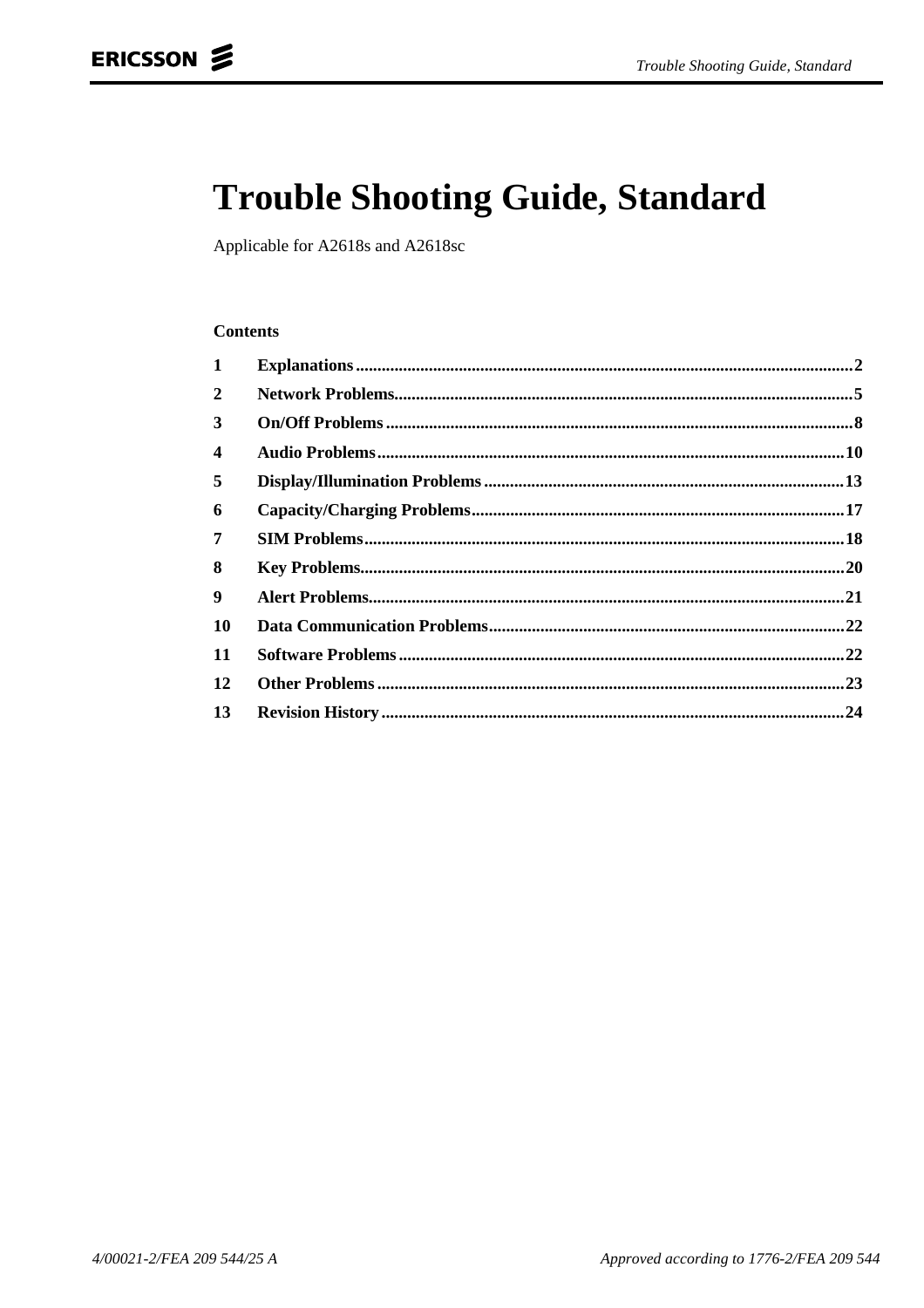# **1 Explanations**

## **1.1 Component Placement Reference**

For component placement see doc.1078-2/FEA 209 544/25

## **1.2 Service Test Menu**

Code to enter Service Test Menu,  $> * < * * *$ 

## **1.3 External connectors**

External units are connected to the transceiver by means of an 11-pin connector on the bottom of the phone.

The pin numbering is starting from the right when looking on the system connector with the front up.

| Pin            | <b>Signal</b>    | <b>Function</b>                                                                                 |
|----------------|------------------|-------------------------------------------------------------------------------------------------|
| 1              | <b>DCIO</b>      | DC+ pole for charging phone battery and external<br>accessory powering.                         |
| $\overline{2}$ | <b>GND</b>       | Digital GND and DC return.                                                                      |
| 3              | <b>VPPFLASH</b>  | Flash memory Vpp /Service.                                                                      |
| $\overline{4}$ | <b>GND</b>       | Audio signal GND, 0 V reference.                                                                |
| 5              | <b>CFMS PHFS</b> | Accessory Control From Mobile Station serial (ACB)<br>communication/ Portable Hands Free Sense. |
| 6              | <b>CTMS</b>      | Accessory Control To Mobile Station serial (ACB)<br>communication.                              |
| $\tau$         | <b>DFMS</b>      | Data From Mobile Station, serial bus communication.                                             |
| 8              | <b>DTMS</b>      | Data To Mobile Station, serial bus communication/<br>External accessory Power on                |
| 9              | CTS_ON           | Mobile station Clear To Send/ON REQuest                                                         |
| 10             | <b>AFMS/RTS</b>  | Audio from Mobile station/ Ready To Send                                                        |
| 11             | <b>ATMS</b>      | Audio to Mobile station                                                                         |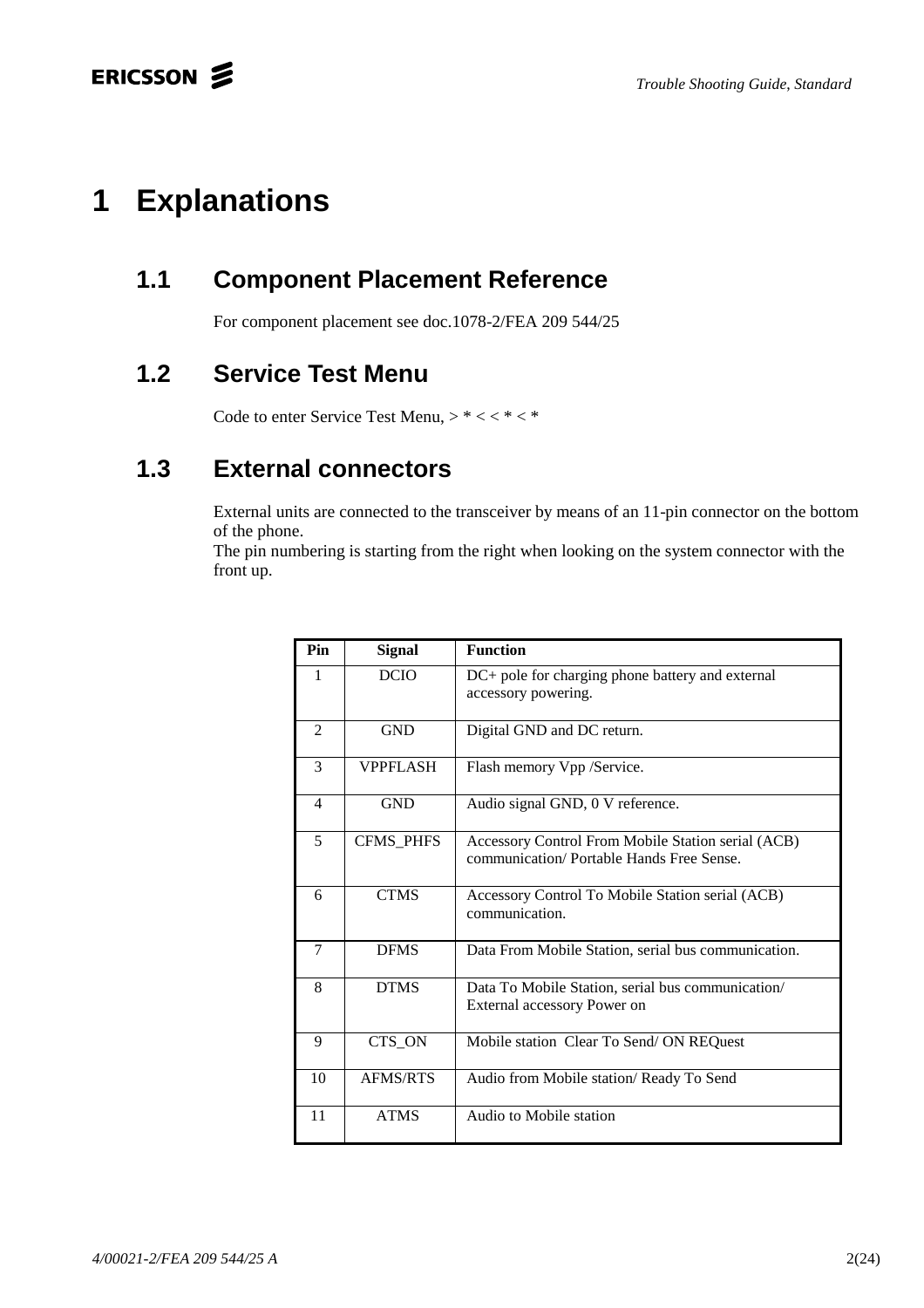### ERICSSON **S**

### **1.4 Abbreviations**

- B: Crystal.
- C: Capacitor.
- D: Digital circuit.
- H: Buzzer, LED, and pads for display.
- J: Connector.
- L: Coil.
- N: Analogue circuit, power amplifier at some units.
- R: Resistor.
- S: Keyboard pads.
- V: Transistor, diode.
- X: Contact surface on the circuit board.
- Z: Filter.

DCIO: DC voltage through the system connector for charging.

GND: Ground.

RTC: Real Time Clock, the clock that keeps track of time.

SIMCONCLK: Signal from the processor used for communication to SIM, clock-signal.

SIMDCONAT: Signal from the processor used for communication to SIM, data-signal.

SIMCONRST: Signal from the processor used for communication to SIM, reset-signal.

SIM VCC: Feed voltage for SIM,  $5.0 \pm 0.10$  V<sub>DC</sub>.

VBATT: Battery voltage,  $3.70 \pm 0.5$  V<sub>DC</sub>.

VPPFLASH: Voltage to erase and program the memory.  $12.0 \pm 0.60$  V<sub>DC</sub>

VCORE: DC voltage for the processor  $2.4 \pm 0.10$  V<sub>DC</sub>.

VCORE DSP: DC voltage for the DSP  $1.8 \pm 0.10$  V<sub>DC</sub>.

- VDIG: DC voltage for the processor and memory,  $2.75 \pm 0.10$  V<sub>DC</sub>.
- VLCD: DC voltage for the display that controls the contrast, the voltage is generated in the display-assembly.
- VHOM: DC voltage for the radio part except the synthesiser,  $3.8 \pm 0.20$  V<sub>DC</sub>.
- VRAD: DC voltage for the radio part,  $3.8 \pm 0.20$  V<sub>DC</sub>.
- V380B: DC voltage for the radio part,  $3.8 \pm 0.20$  V<sub>DC</sub>.
- VRTC: DC voltage for the real time clock,  $2.35 \pm 0.15$  V<sub>DC</sub>.
- VVCO: DC voltage for the synthesiser,  $3.8 \pm 0.10$  V<sub>DC.</sub>
- $I^2$ Communications standard for two-way communication using only 2 wires.
- Unit: What the mobile telephone later in this document will be called.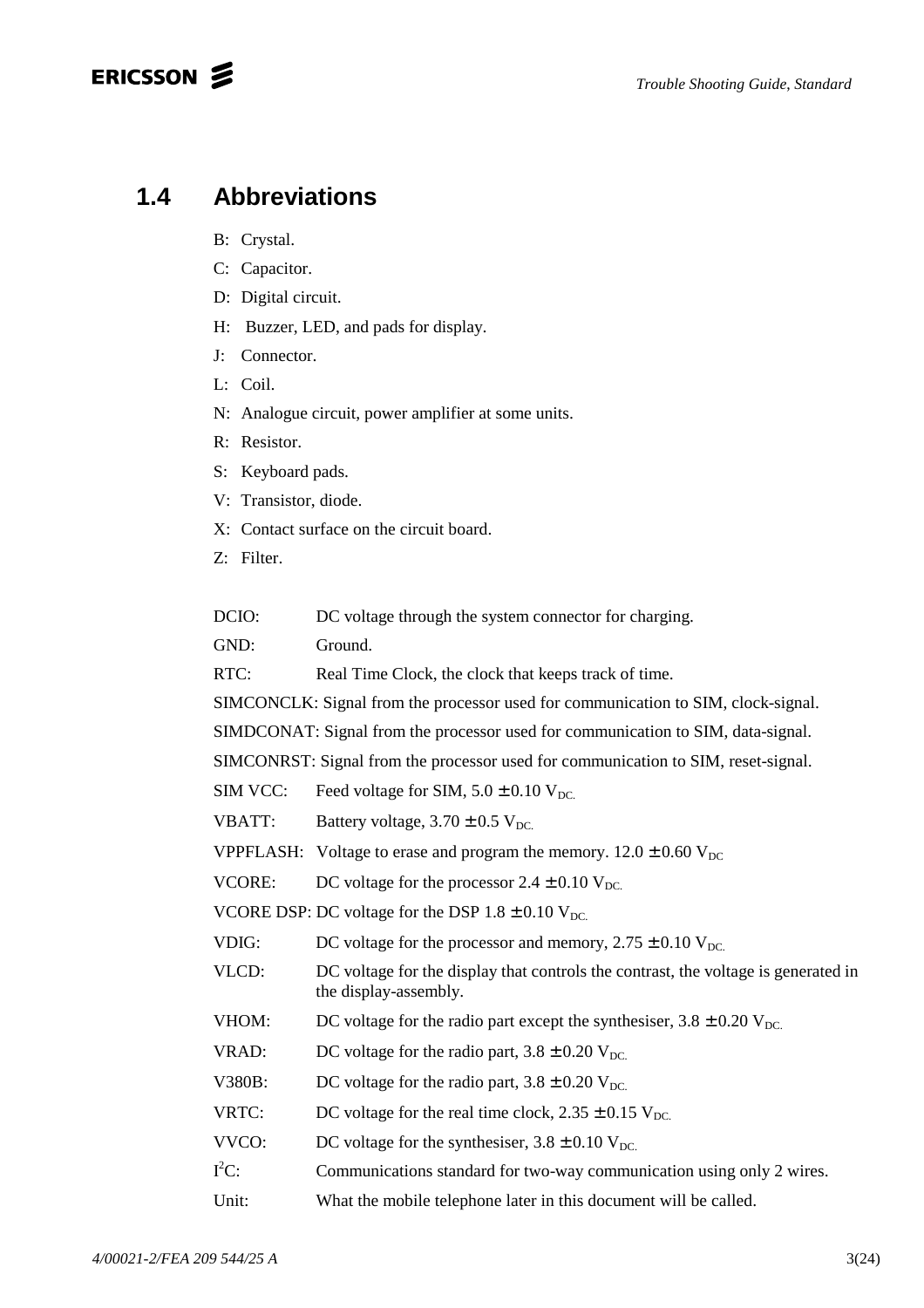# **1.5 Pin placement**

| Cathode<br>Anode                                   | $+$<br>$\ddot{}$                                       | $\overline{\mathbf{3}}$<br>$\mathbf{1}$             |
|----------------------------------------------------|--------------------------------------------------------|-----------------------------------------------------|
| Single diode (PIN diode)                           | Electrolytic capacitor.                                | Double diode or single<br>transistor                |
| 2<br>3<br>TH<br>4<br>5                             | 3<br>2<br>TEXT<br>5<br>4<br>б                          | 5<br>1<br><b>TEXT</b><br>7<br>11                    |
| Five pin circuit (usually volt-<br>age regulator). | Double transistor.                                     | N392                                                |
| 8<br>б<br>7<br>- 5<br>3<br>2<br>4<br>1             | 5<br>1<br>6<br>16<br><b>TEXT</b><br>8<br>14<br>9<br>13 | 28<br>15<br><b>TEXT</b><br>14<br>1                  |
| Eight pin circuit.                                 | N200                                                   | N400                                                |
| 2<br><b>TEXT</b><br>4<br>Crystal                   |                                                        | 16<br>1<br>17<br>64<br>49<br>32<br>33<br>48<br>N300 |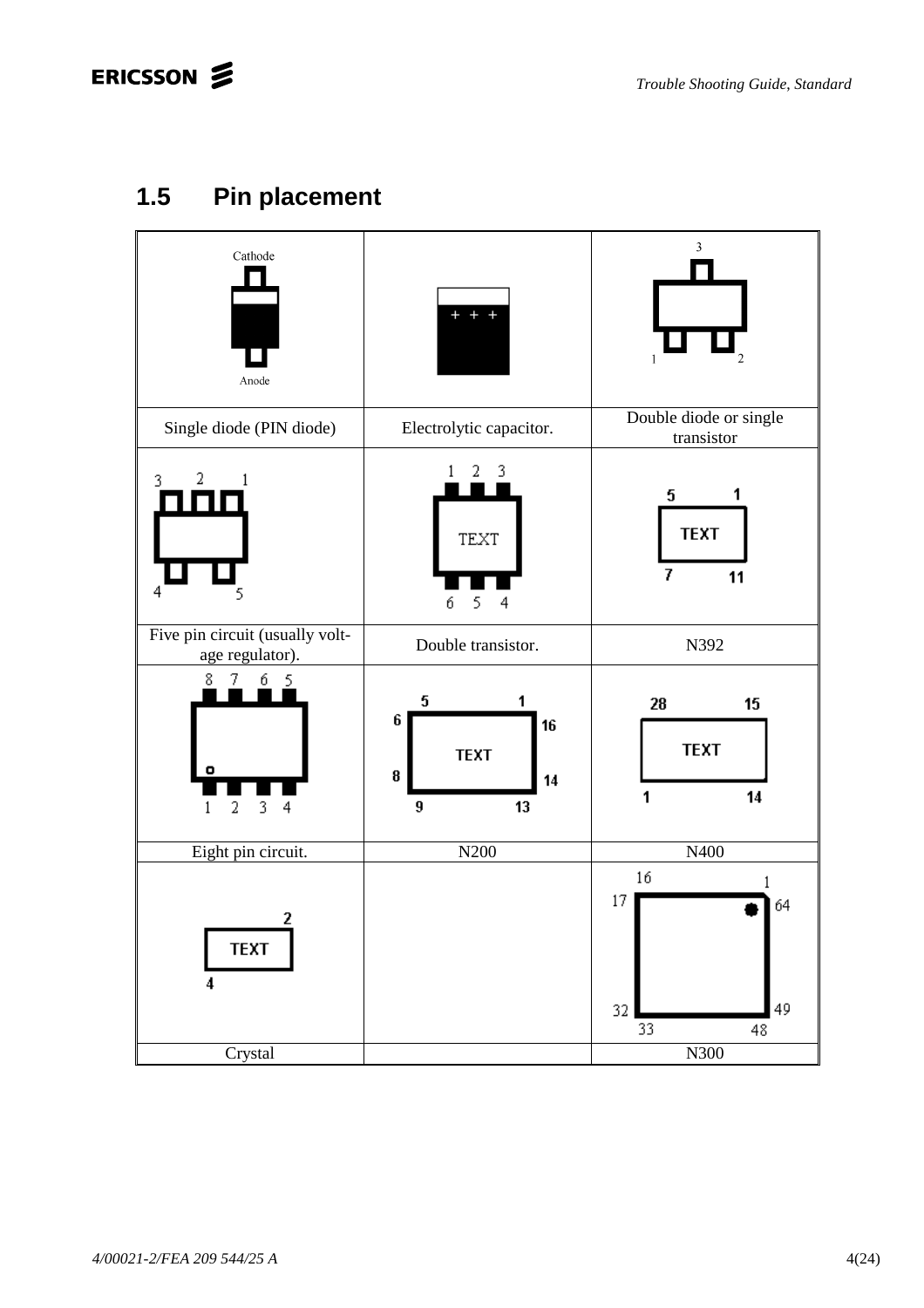# **2 Network Problems**

# **2.1 Find out if the fault is RX- or TX-related**

Connect the unit (with signalling program) to a GSM test instrument and try to get SERV at an input signal strength of -68.5 dBm.

If the unit does not get SERV, go to section 2.2. If the unit gets SERV, go to section 2.4.

## **2.2 The phone does not get SERV**

Open the unit and check for liquid damage.

**No action is to be taken for a liquid damaged unit,** send the unit on according to the local company directives.

Make sure that the antenna connector W1 not is mechanically damaged, dirty or oxidised. Clean it if needed.

Check the soldering of N200, N201, Z200 and Z201.

Measure the resistance over L202, L203, L204 and L206 (0 ohm). Measure the resistance over L200, L201 (0 ohm) and R202 (270 ohm).

Replace if incorrect.

Retry to get SERV again with the settings mentioned above.

If the unit gets SERV, go to section 2.4. If the unit still does not get SERV, the fault probably is within the LO part, or the losses in the signal path are too large.

It is also possible that the feed voltages are incorrect, section 2.3.

Open the unit. Power up the board and start it by pressing the On/Off key.

Measure the VRAD-voltage on C705, measure on the side close to C706. If the voltage is incorrect, send the unit on according to the local company directives.

Measure the V380B-voltage on C706, measure on the side close to R705. If the voltage is incorrect, send the unit on according to the local company directives.

If the voltage is correct, measure the VVCO-voltage on pin 5 of N701. If the VVCO-voltage is correct, measure the resistances over R362 (18 kohms) and R392 (82 ohms).

If the resistances are incorrect, replace the corresponding component.

If both the resistances are correct, go to section 2.3.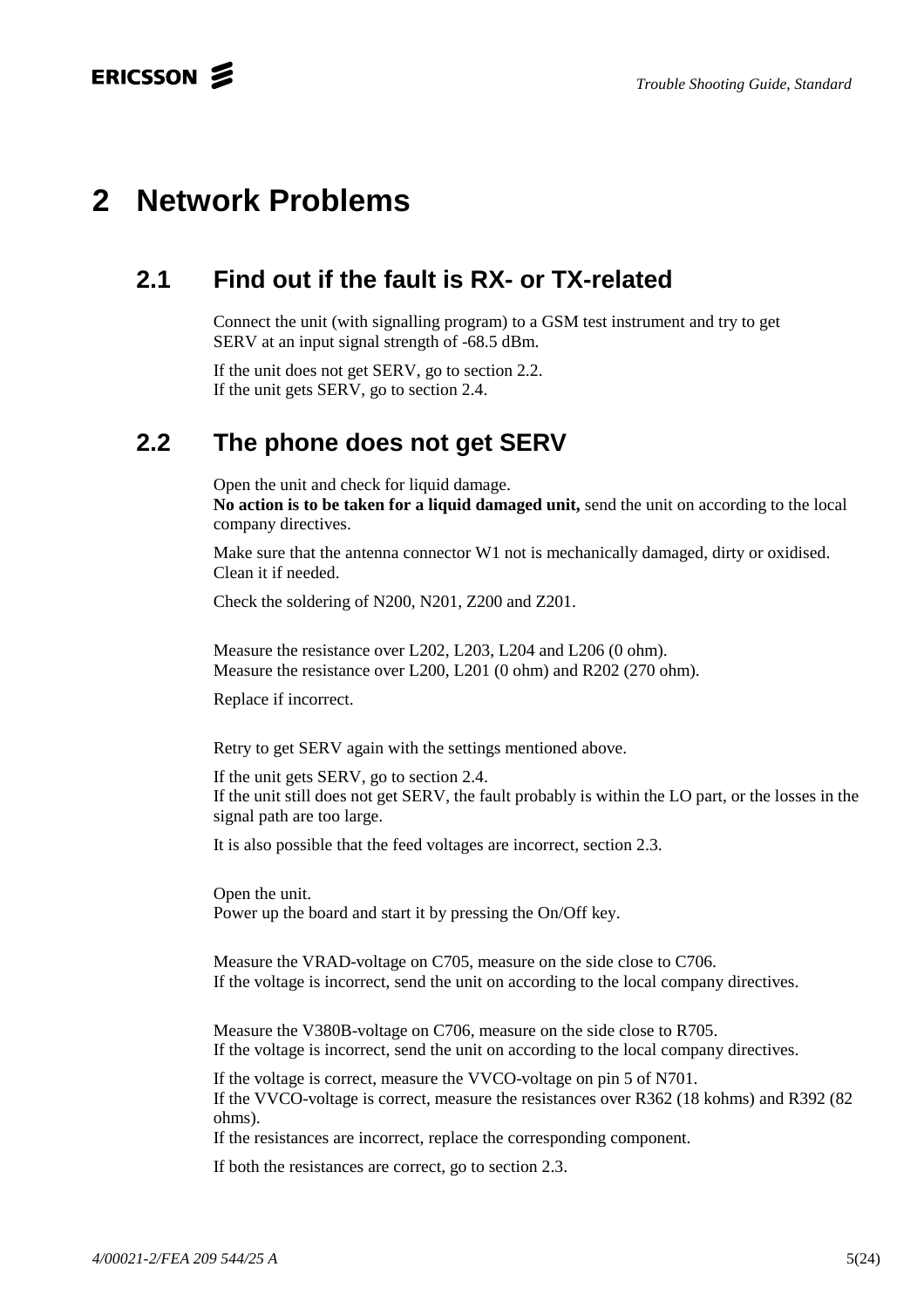### ERICSSON **2**

If the VVCO-voltage is incorrect, measure the voltage at L700 3.7  $\pm$  0.5 V<sub>DC</sub> measure on the pin close to R705.

If the voltage on L700 is incorrect, on the pin close to R705, measure the resistance of L700 (0 Ohm).

If the resistance is correct, send the unit on according to the local company directives.

If the resistance is too high, replace L700.

If the voltage on pin 1 of N701 is incorrect, measure the resistance of R861 (0.0 ohm) and R704 (0.0 ohm).

If the resistance is correct, send the unit on according to the local company directives.

If it is incorrect, replace the faulty resistor.

If the voltage on V705 is 3.7  $V_{DC}$ , on the pin close to R705, replace V705. Otherwise send the unit on according to the local company directives.

### **2.3 Check the feed voltages**

Measure the VHOM-voltage on N300: 5, measure at C200 and N300: 13, measure at C200. If the VHOM-voltage is incorrect, measure the resistance of Z702 (0,15 ohm). If the resistance is incorrect, replace Z702.

Also measure the resistance of C200, C201 (>15 kohms). If the resistance is lower replace the faulty component.

Measure the VVCO-voltage on N300: 22, 24,33,46, 47, 57, 62. If the VVCO-voltage is incorrect, measure the resistance of Z701 and Z300 (0,15 ohm). If the resistance is incorrect, replace the faulty component.

Also measure the resistance of C340, C341, C342, C343, C372, C373, C374 (>100 kohms). If the resistance is lower replace the faulty component.

Measure the VVCO-voltage on N301: 1 and 2, measure the voltage on R300, on the pin close to C304.

If the voltage is incorrect, measure the resistance of R300 (10 ohms) and L302 (0.5 ohms). If the resistance is incorrect, replace the faulty component.

Measure the VVCO-voltage on R331, measure on the pin close to C330. If the voltage is incorrect, measure the resistance of R331 (10 ohms). If the resistance is incorrect, replace R331.

If the fault remains, send the unit on according to the local company directives.

Connect a call at –68.5dBm input signal and power level 5. If you are able to connect a call, go to section 2.5.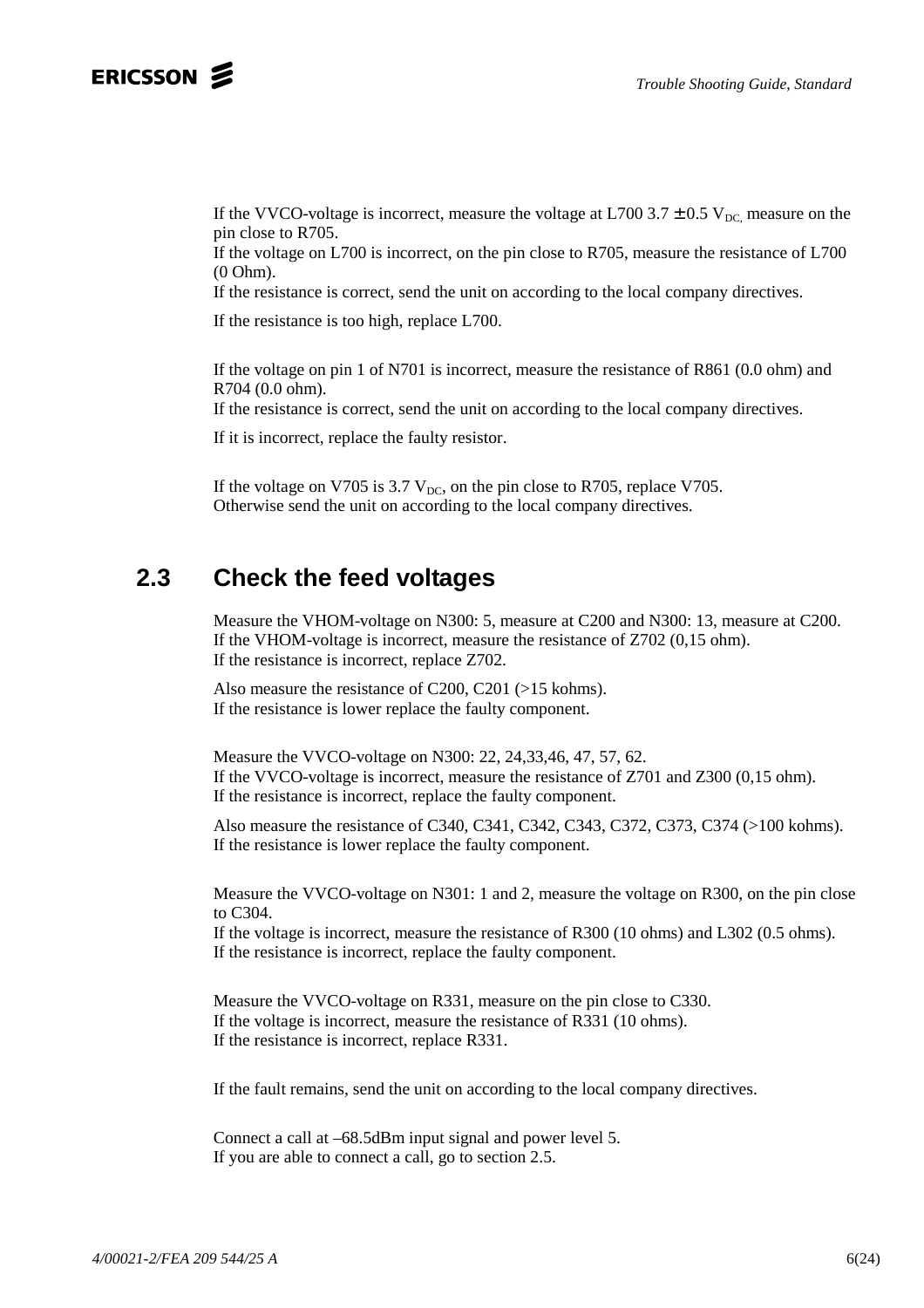

If you are not able to connect a call, open the unit and check for liquid damage. **No action is to be taken for a liquid damaged unit,** send the unit on according to the local company directives.

Make sure the antenna connector  $(W1)$  is not incorrectly soldered, mechanically damaged, dirty or oxidised. Clean, re-solder or replace it if needed. Check the soldering of N392, N391, and N390.

Try to connect a call again.

If you are able to connect a call, go to section 2.5. If you still are not able to connect a call, send the unit on according to the local company directives.

## **2.4 Read the RX-level while a call is connected**

Make sure the output power is 31-35 dBm, and the RX-level value is 40 - 46 steps. If that is correct there is probably nothing wrong with the unit.

Lower the input signal to  $-102$  dBm, and make sure the RX-level value is 6-12 steps and the RX-quality value is 0-2 steps.

If RX-level and RX-quality is correct, try running the unit through the test again. If the unit passes the test but you are not able to connect a call towards the "real" net, make sure the unit has not been **locked out of the system due to theft**.

If RX-level is correct and Rx-quality is high, send the unit on according to the local company directives.

If the RX-level value is too high the unit needs to be calibrated.

If the RX-level value is less than 38 steps at an input signal of –68.5dBm or less than 5 steps at an input signal of –102dBm then the fault is RX-related.

Open the unit and check for liquid damage. **No action is to be taken for a liquid damaged unit,** send the unit on according to the local company directives.

Make sure the antenna connector (W1) is not incorrectly soldered, mechanically damaged, dirty or oxidised. Clean, re-solder or replace it if needed. Check the soldering of N200, Z200, Z201 and N201.

Measure the resistance over L202 and L204 (0.15 Ohm). Replace if incorrect.

Remove L203, L206 and L205, then measure the resistance from pin 2 of N200 to ground (>100 kohms). The resistance usually becomes only a few ohms when N200 is faulty. If the resistance is incorrect, replace N200 and mount L203, L206 and L205.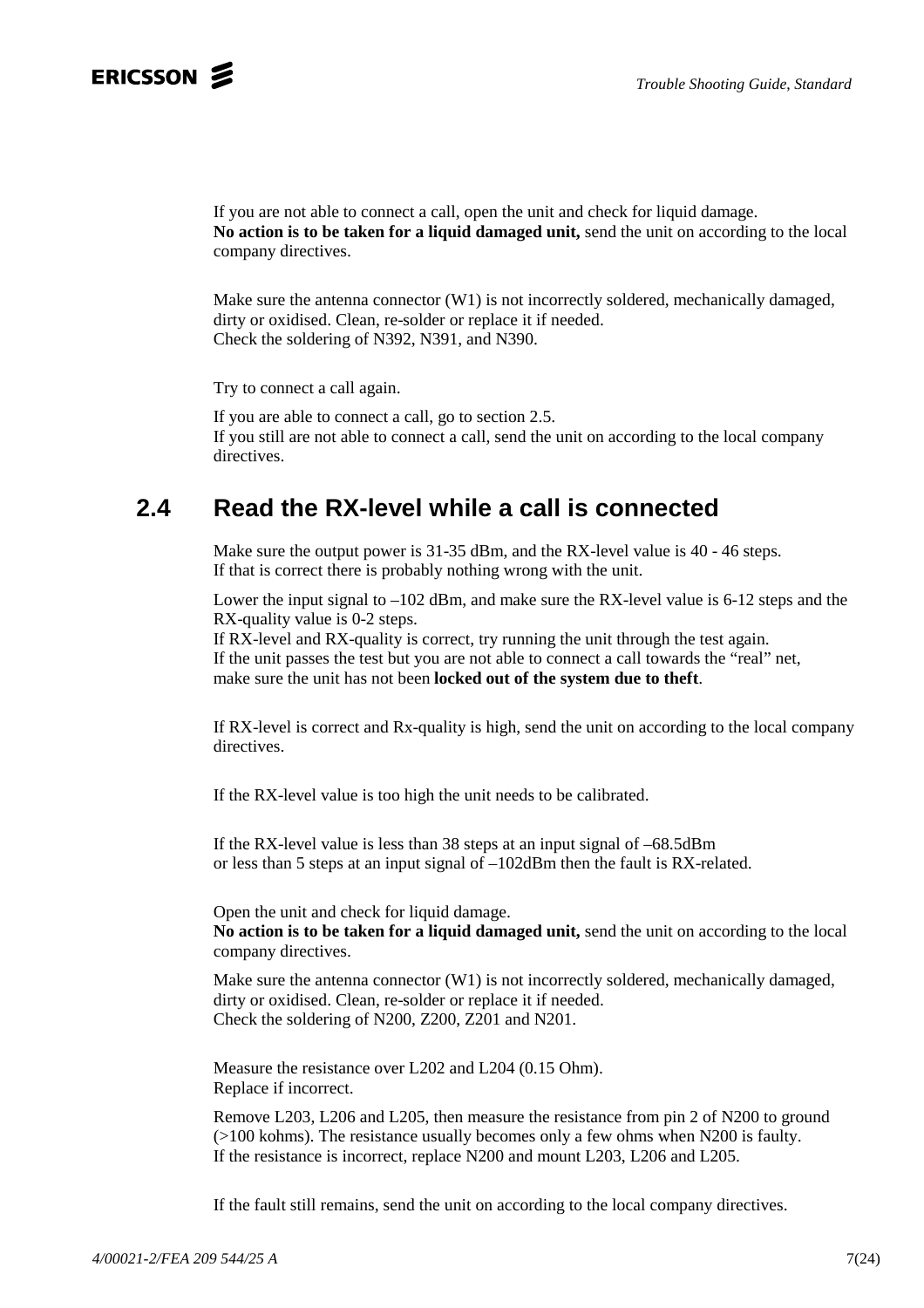# **3 On/Off Problems**

Make sure the battery connector is intact, clean and fully functional.

Measure the resistance from VBATT to ground on X1:1. It should be more than 20 kohms. If it is less, usually only a few ohms there is probably a shortcut in N400. Replace it if needed.

Make sure there is no liquid damage at the system connector. **No action is to be taken for a liquid damaged unit,** send the unit on according to the local company directives.

Insert a correct battery and press the On/Off key. If the unit starts without the On/Off key being pressed, go to section 3.1.

If the unit starts, check the charging function by connecting a charger to the system connector.

If the charging function is faulty, go to chapter 6 ("Capacity/Charging problem").

If the unit starts (lights up the background illumination, asks for SIM/Pin, seeks net…) there is probably nothing wrong with the unit or the fault is intermittent.

If the unit does not start, connect a dummy battery to the power-supply with an Amperemeter, and keep the On/Off key pressed. If the unit consumes 15-30mA, go to section 3.2. If the unit consumes less than 15mA, go to section 3.3. If the unit consumes 0 mA, go to section 3.4.

## **3.1 Starts immediately after connecting a battery**

Open the unit and check for liquid damage. **No action is to be taken for a liquid damaged unit,** send the unit on according to the local company directives.

Replace the flex-film. If the fault remains, send the unit on according to the local company directives.

# **3.2 Consumes 15-30 mA**

Try to flash the unit.

If the fault remains, open the unit and check for liquid damage. **No action is to be taken for a liquid damaged unit,** send the unit on according to the local company directives.

If it is impossible to flash the unit, measure the resistance of R601 (10 kohms). If the resistance is incorrect, replace R601.

If the resistance is correct make sure that the resistance of C603 is more than 40 kohms. If the resistance of C603 is less, replace V801. If that does not help, replace C603.

If the resistance is correct, and it still is impossible to flash the unit, send the unit on according to the local company directives.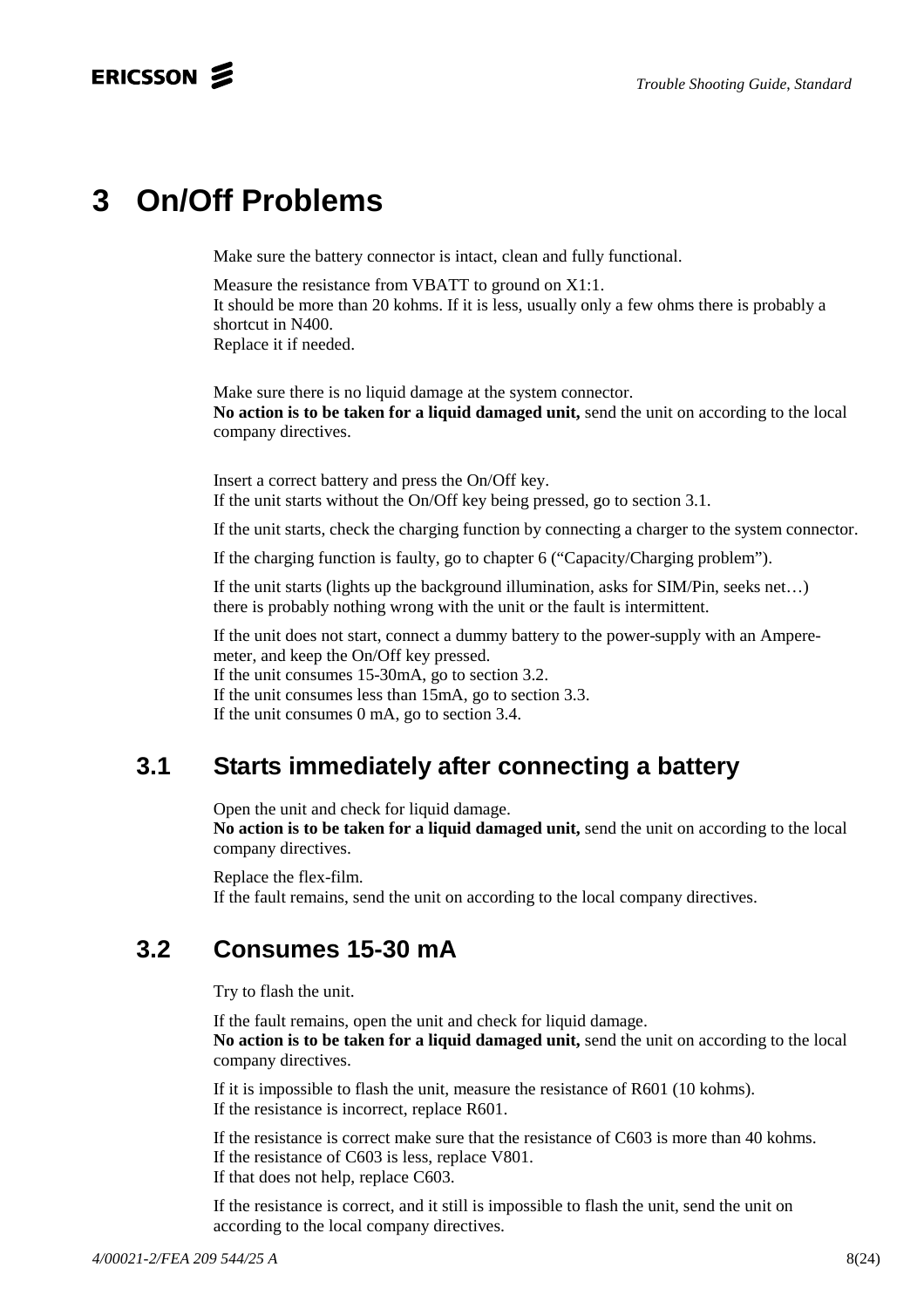### ERICSSON 2

## **3.3 Consumes less than 15 mA**

Open the unit and check for liquid damage. **No action is to be taken for a liquid damaged unit,** send the unit on according to the local company directives.

Power up the board and start it by pressing On/Off key.

Measure the VDIG-voltage on C723, measure on the side close to N700. If the voltage is incorrect measure that the resistance of C723 (>40 kohms). If the resistance is correct, send the unit on according to the local company directives.

If the resistance is incorrect then replace C723.

Measure the VCORE.DSP -voltage on C725, measure on the side close to N700. If the voltage is incorrect, measure the resistance of  $C725$  ( $>200$  kohms). If the resistance is incorrect, replace C725.

If the resistance is correct, send the unit on according to the local company directives.

If VDIG and VCORE.DSP are correct measure the VDSP-voltage, on N720 pin 5. If the VDSP-voltage is incorrect, replace N740. If VCORE.DSP is incorrect after the replacement, measure the resistance of R705 (0.56 ohm), and C740 (>20 kohms). If the resistance is incorrect, replace R705 and C740.

If the fault still remains, send the unit on according to the local company directives.

### **3.4 Consumes no current**

Open the unit and check for liquid damage.

**No action is to be taken for a liquid damaged unit,** send the unit on according to the local company directives.

Make sure X1 not is damaged or incorrectly soldered. Replace the flex-film.

Power up the board.

Measure the VBATT-voltage on C400, measure on the side closest to the edge of the board.

If the VBATT-voltage is correct, measure the voltage on pin 2 of V850 2.7  $\pm$  0.10 V<sub>DC</sub>. If the voltage is correct, replace V850.

If the voltage is incorrect, send the unit on according to the local company directives.

If the VBATT-voltage on C400 is incorrect, replace X1.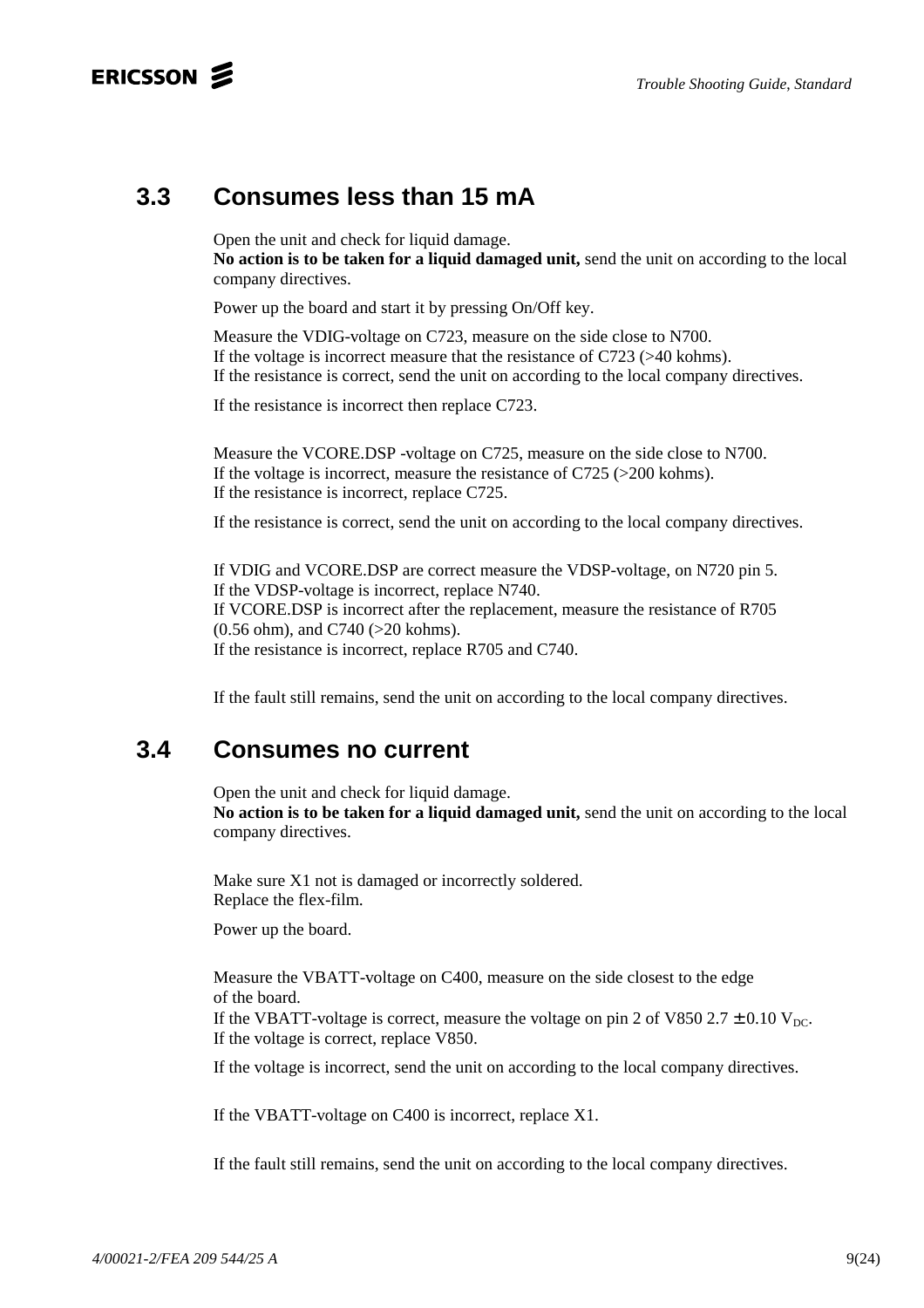# **4 Audio Problems**

Connect a call from the unit that is to be tested, to a fully functional phone. Check that the microphone and the earphone of the unit works correctly.

If the unit sounds strange (there is noise, distortion or the sound is "chopped"), send the unit on according to the local company directives.

Connect a hands-free unit to the system connector of the unit. Check the functionality of the hands-free.

If it is only the earphone of the unit, that has a low or no sound, go to section 4.1. If both the hands-free speaker and the earphone of the unit are out of order, send the unit on according to the local company directives.

If the sensitivity of the microphone is poor, (little or no sound in the reference phone) go to section 4.2.

If the hands-free microphone does not work, go to section 4.3.

If the hands-free speaker is out of order, go to section 4.4.

If both the speaker and the microphone of the hands-free are out of order, go to section 4.5.

## **4.1 Earphone out of order**

If the earphone is out of order, open the unit and check for liquid damage. **No action is to be taken for a liquid damaged unit,** send the unit on according to the local company directives.

Replace the earphone, according to replacement instructions. Test the unit again. If the fault remains, replace the elastomer according to replacement instructions.

If the fault still remains, send the unit on according to the local company directives.

## **4.2 Microphone out of order**

If the microphone is out of order, open the unit and check for liquid damage. **No action is to be taken for a liquid damaged unit,** send the unit on according to the local company directives.

Replace the microphone according to replacement instructions. Test the unit again.

Make sure the connector-pads at the board are not mechanically damaged or dirty.

If the fault remains measure the resistance of R501 (0 ohm), R502, R503, (1 kohm) and R500 (22 kohms).

If all the resistances are correct, replace C501 and C502.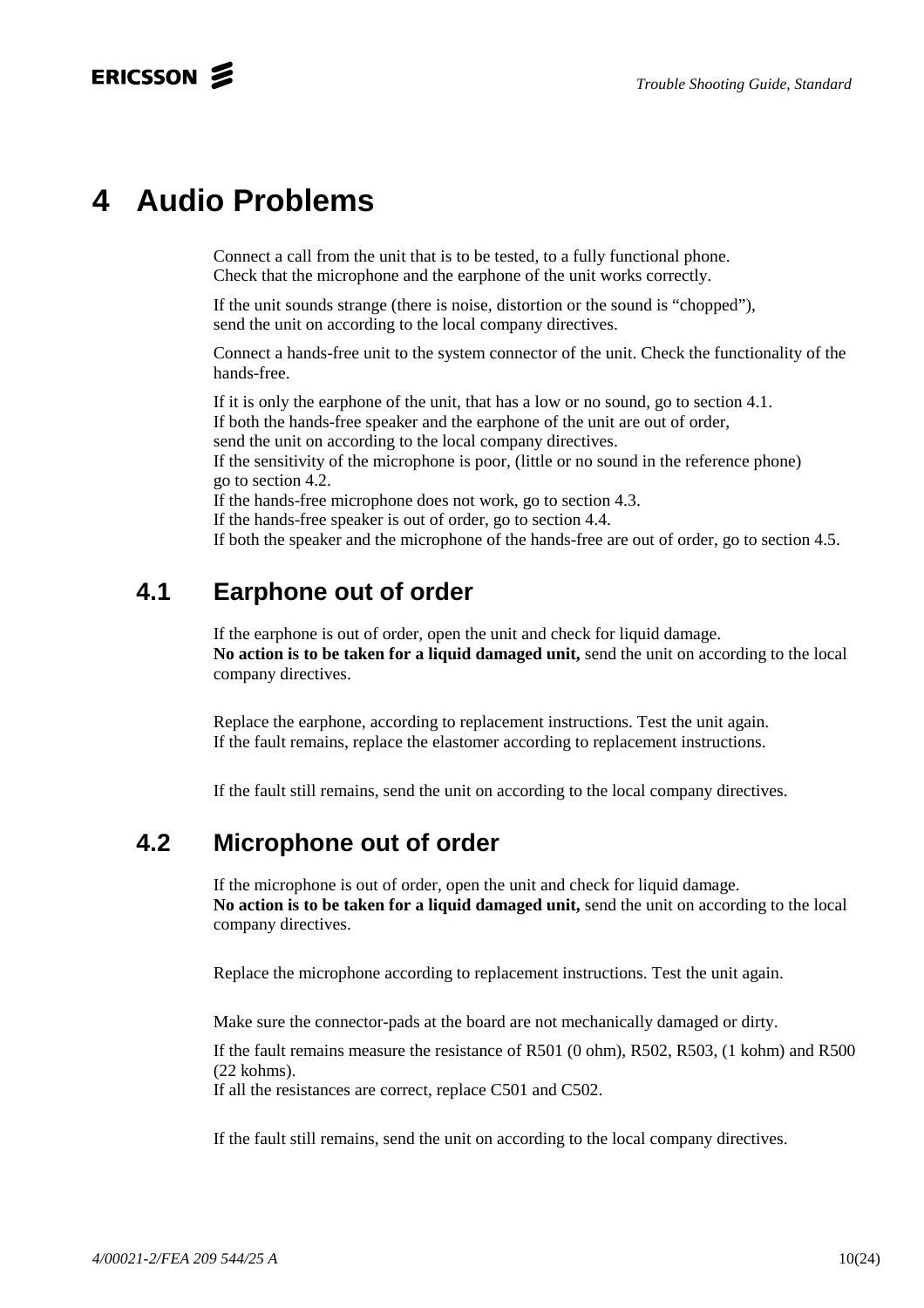### **4.3 Hands-free microphone out of order**

The fault appears when the audio path is interrupted somewhere between the hands-free microphone (connected through the system connector) and the input of N500. The audio path is shown in *Fig. 4.1.*





Open the unit and check for liquid damage, especially around the system connector. **No action is to be taken for a liquid damaged unit,** send the unit on according to the local company directives.

Make sure the system connector is not damaged or incorrectly soldered.

Make sure all the components in *Fig. 4.1*. (N501, C500, C505, C506, R501 and C504) are correctly mounted on the board.

Measure the resistance of C500 (>100 kohms), C505 (>10 kohms), C506 (>1 Mohm), R501 (0 ohm), R504 (1 kohm). If any component is incorrect, replace it.

If the fault still remains, send the unit on according to the local company directives.

### **4.4 Hands-free speaker out of order**

The fault arises when the audio path is interrupted somewhere between the output of N500 and the hands free microphone (connected through the system connector). The audio path is shown in *Fig. 4.2.*



*Fig. 4.2*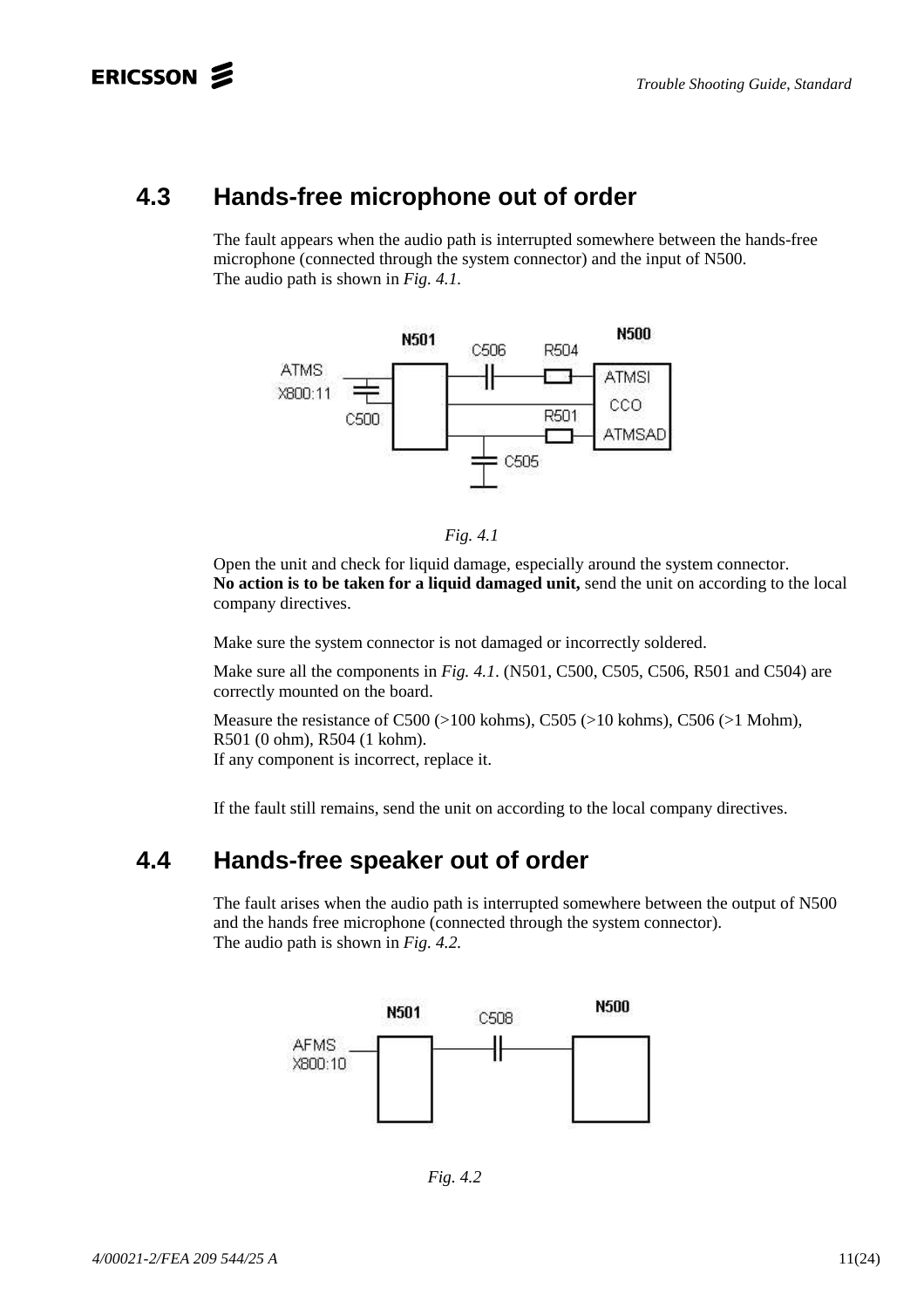Open the unit and check for liquid damage, especially around the system connector. **No action is to be taken for a liquid damaged unit,** send the unit on according to the local company directives.

Make sure the system connector is not damaged or incorrectly soldered.

Measure the resistance of C508 (>15 kohms). If the resistance is incorrect, replace it.

If the fault still remains, send the unit on according to the local company directives.

## **4.5 The hands-free microphone and speaker out of order**

Replace X800.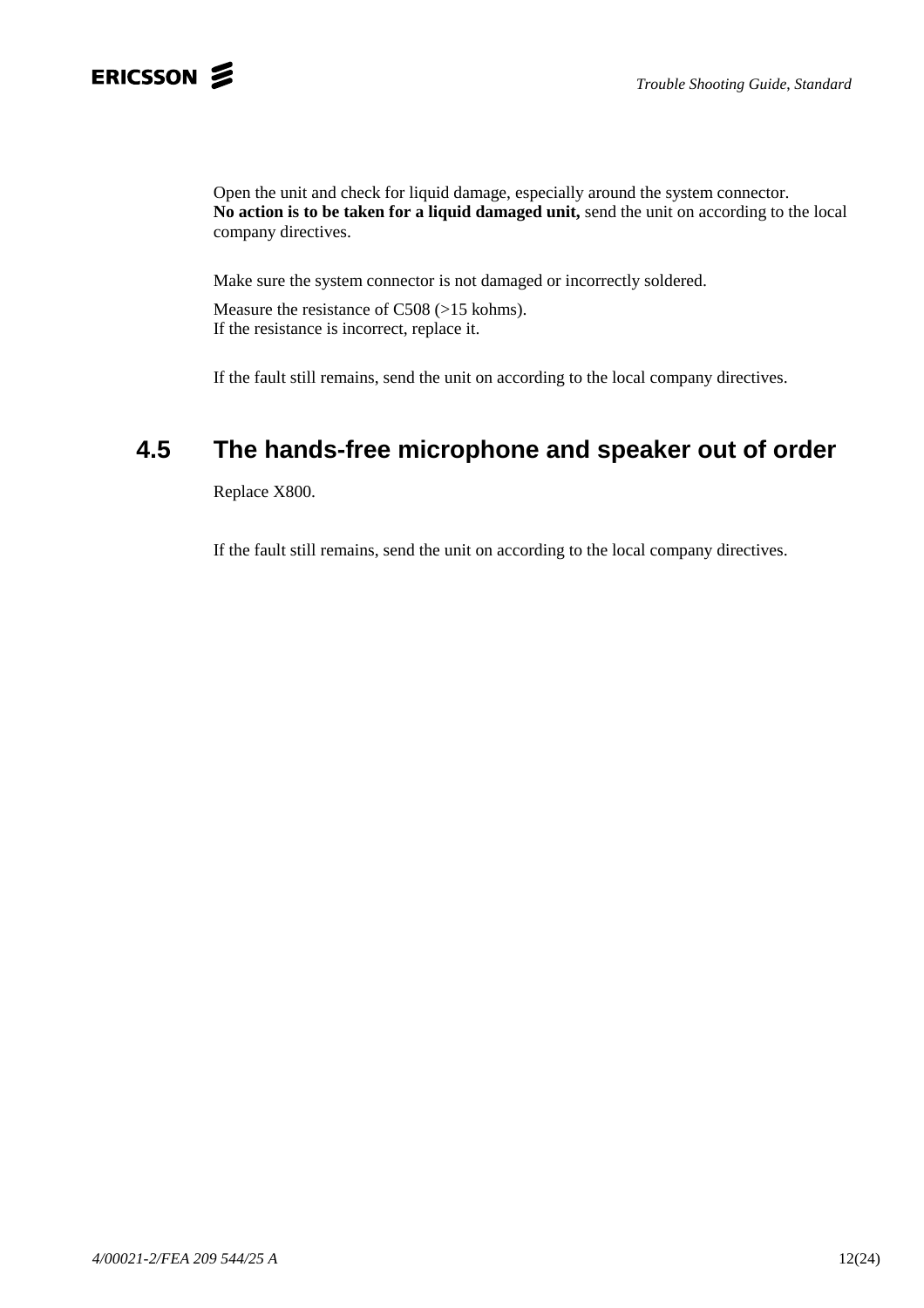# **5 Display/Illumination Problems**

## **5.1 Display**

Start the unit by pressing the On/Off key. If the unit does not start, go to chapter 3 ("On/Off Problems").

Use the Service Test menu. Choose "Display" and check the chess pattern.

If the display is missing one or more of the segments, go to section 5.1.1. If there is nothing displayed on the display, go to section 5.1.2.

### **5.1.1 Segments are missing**

Open the unit and check for liquid damage.

**No action is to be taken for a liquid damaged unit,** send the unit on according to the local company directives.

Replace the display and the elastomer.

### **5.1.2 Nothing shows on the display**

Open the unit and check for liquid damage. **No action is to be taken for a liquid damaged unit,** send the unit on according to the local company directives.

Replace the display and the elastomer, and check if the display works correctly. If the fault remains, measure the voltage at X850: 5,  $2.7 \pm 0.10$  V<sub>DC</sub>. (RESET) *Fig .5.1*. If the voltage is incorrect, measure the resistance of R864 (1,0 kohm). If the resistance is incorrect, replace R864.

If the voltage still is incorrect, send the unit on according to the local company directives.

Measure the voltage at X850: 6,  $2.7 \pm 0.10$  V<sub>DC</sub>. (VDIG) *Fig .5.1*. If the voltage is incorrect, measure the resistance of  $C850$  (>10 kohms) and  $C852$  (>100 kohms).

If the resistance is too low, replace the incorrect component.

If the voltage still is incorrect, send the unit on according to the local company directives.

Measure the voltage on X850:  $7, 2.7 \pm 0.10$  V<sub>DC</sub>. (I<sup>2</sup>CDAT) *Fig.* 5.1. If the voltage is incorrect, measure the resistance of R850 (470 ohm). If the resistance is incorrect, replace R850.

If the voltage still is incorrect, send the unit on according to the local company directives.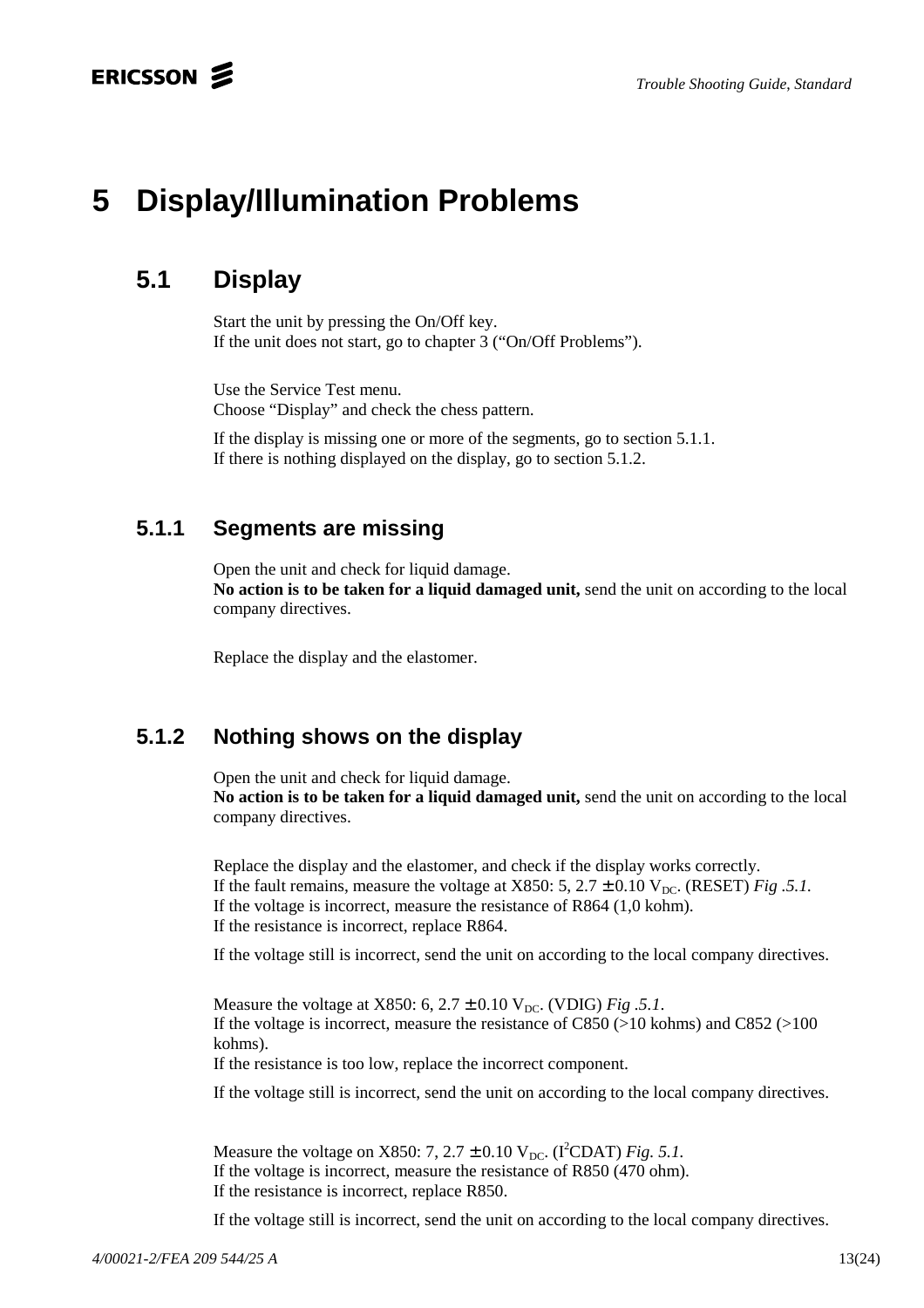Measure the voltage on R801 (VDIG  $2.7 \pm 0.10$  V<sub>DC</sub>). If the VDIG voltage is incorrect, go to chapter 2 ("On/Off Problems").

If the voltage is correct, measure the resistance of R801. (3,3 kohms). If the resistance is incorrect, replace R801.

Measure the voltage on X850: 8,  $2.7 \pm 0.10$  V<sub>DC</sub>. (I<sup>2</sup>CCLK) *Fig .5.1*. If the voltage is incorrect, measure the resistance of R859 (470 ohm). If the resistance is incorrect, replace R859.

Measure the voltage on R802 (VDIG voltage,  $2.7 \pm 0.10$  V<sub>DC</sub>). If the VDIG voltage is incorrect, go to chapter 2 ("On/Off Problems").

If the voltage is correct, measure the resistance of R802 (3.3 kohms). If the resistance is incorrect, replace R802.

Measure the voltage on  $X850:10$ , 0.0  $V_{DC}$ . (VLCD) *Fig .5.1*. (The voltage is generated in the display-assembly and can not be measured)

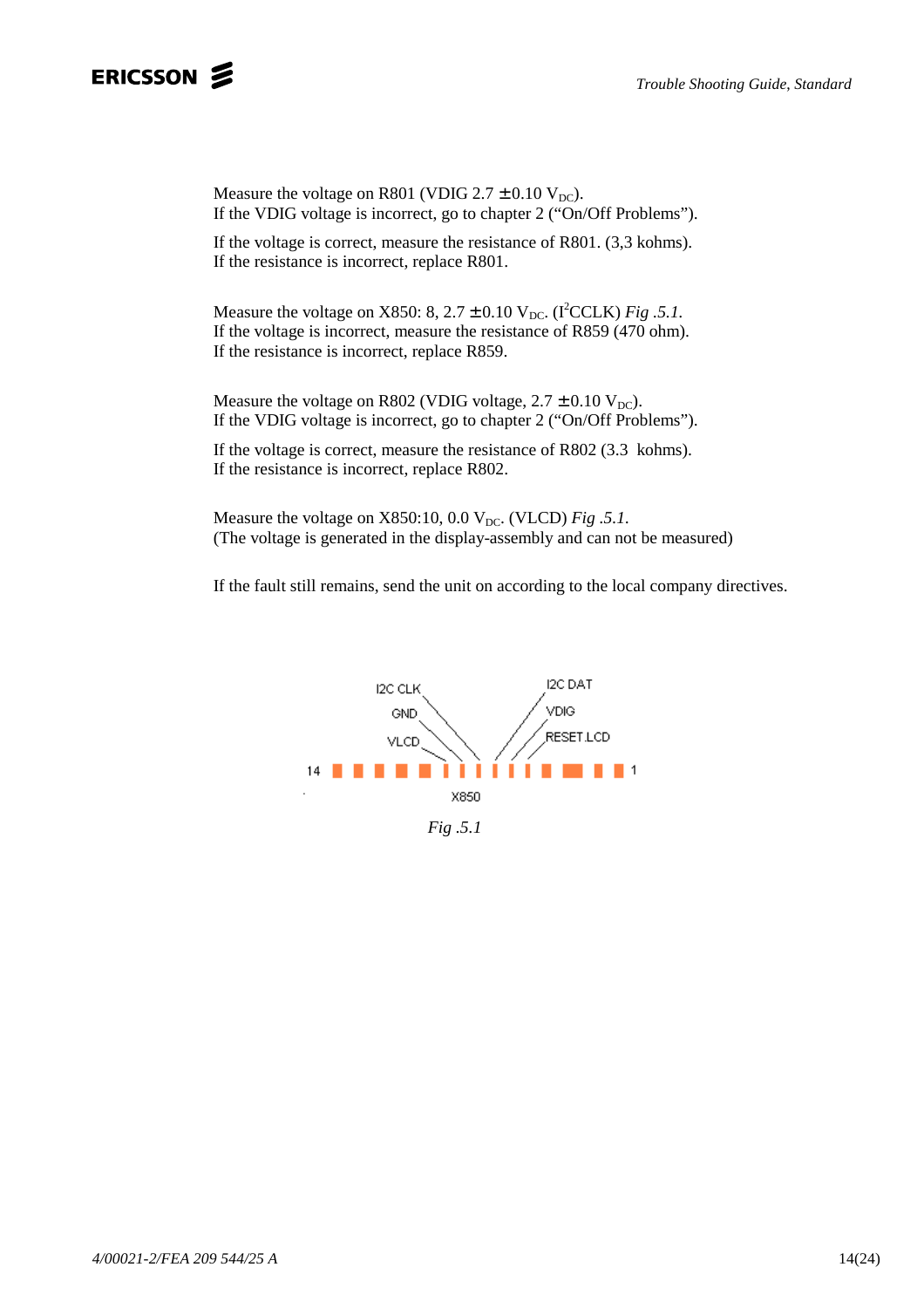### ERICSSON 2

### **5.2 Illumination**

Use the Service Test menu. Choose LED/Illumination and check that the illumination lights.

If the LCD-illumination does not lights, go to section 5.2.1. If the keyboard illumination does not lights, go to section 5.2.2. If the top indicator does not lights green, go to section 5.2.3.

### **5.2.1 LCD illumination glows faintly or does not glow at all**

Open the unit and check for liquid damage.

**No action should be taken for liquid damaged units**, send the unit on according to the local company directives.

Make sure that the flex-film and the elastomer are correctly mounted and mechanically intact.

Give the board power and start it up.

If the LCD-leds are not lit, measure the voltage on X850:3,  $3.7 \pm 0.50$  V<sub>DC</sub> (VBATT) *Fig .5.1*.

If the voltage on X850:3 is 0 V, there is a foil damage, send the unit on according to the local company directives.

If the voltage on X850: 3 is correct, measure that there is  $0.75V \pm 0.10 V_{DC}$  on V853:1 when the illumination is activated, if not measure at R854 (1.0 kohm)  $2.70V \pm 0.10 V_{DC}$ , measure at the side close to D600.

If the voltage at R854 is correct measure the resistance of R R854 (1.0 kohm). If the resistance is incorrect, replace R854*.*

If the voltage at R854 is incorrect the fault probably is due to D600.

**NOTE!** Since the LEDs only are lit for ~10sec. You will need to activate a key before measuring.

If everything is correct change the flex-film and the elastomer.

If the problem still remains, send the unit on according to the local company directives.

### **5.2.2 Keyboard illumination missing or faintly glowing**

Open the unit and check for liquid damage.

**No action should be taken for liquid damaged units**, send the unit on according to the local company directives.

Make sure that the flex-film and the elastomer are correctly mounted and mechanically intact.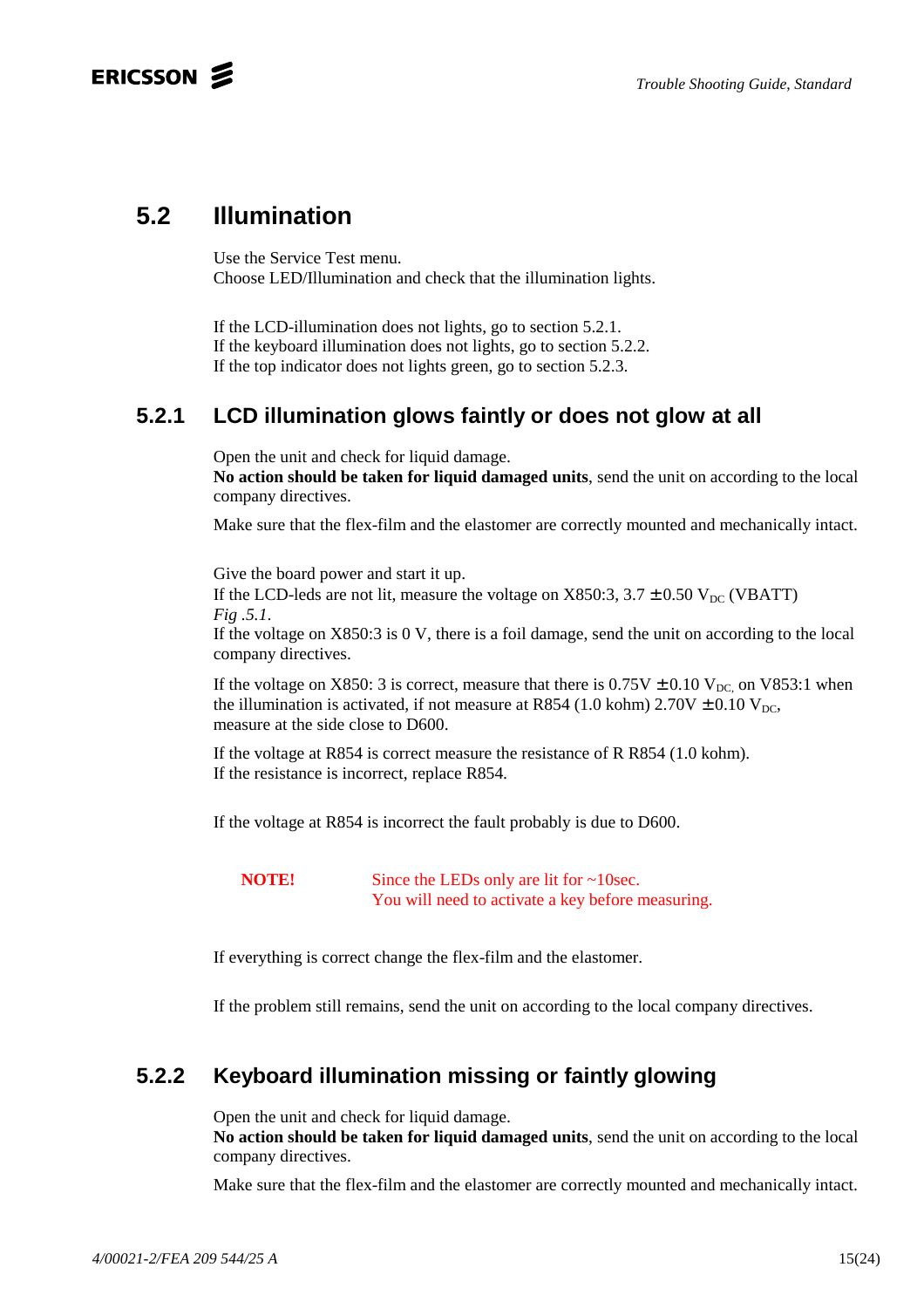If the KEY-led is not lit, measure the voltage on X850:3,  $3.7 \pm 0.50$  V<sub>DC</sub> (VBATT) *Fig .5.1*. If the voltage on X850:3 is 0 V there is a foil damage, send the unit on according to the local company directives.

If the voltage on X850:3 is correct, measure that there is  $0.75V \pm 0.10 V_{DC}$  on V854: 1,when the illumination is activated, if not measure at R854 (1.0 kohm)  $2.70V \pm 0.10 V_{DC}$ , measure at the side close to D600.

If the voltage at R854 is correct measure the resistance of R854 (1.0 kohm). If it is incorrect, replace R854*.*

If the voltage at R854 is incorrect the fault probably is due to D600.

**NOTE!** Since the LEDs only are lit for ~10sec. You will need to activate a key before measuring.

If everything is correct change the flex-film and the elastomer.

If the problem still remains, send the unit on according to the local company directives*.*

#### **5.2.3 Green top indicator out of order**

Open the unit and check for liquid damage.

**No action should be taken for liquid damaged units**, send the unit on according to the local company directives.

Make sure that the flex-film and the elastomer are correctly mounted and mechanically intact.

Measure the voltage on X850:  $14, 2.7 \pm 0.10$  V<sub>DC</sub> (VDIG) *Fig .5.1*.

Measure the voltage on X850: 13,  $2.7 \pm 0.10$  V<sub>DC</sub> (TOPLED). *Fig .5.1*. If the voltage is incorrect, measure at R860 2.70V  $\pm$  0.10 V<sub>DC</sub>, at the side close to D600. If the voltage at R860 is correct. measure the resistance of R860 (150 ohms). If it is incorrect, replace R860*.*

If the voltage at R860 is incorrect the fault probably is due to D600.

**NOTE!** The signal is low when activated.

If everything is correct change the flex-film and the elastomer.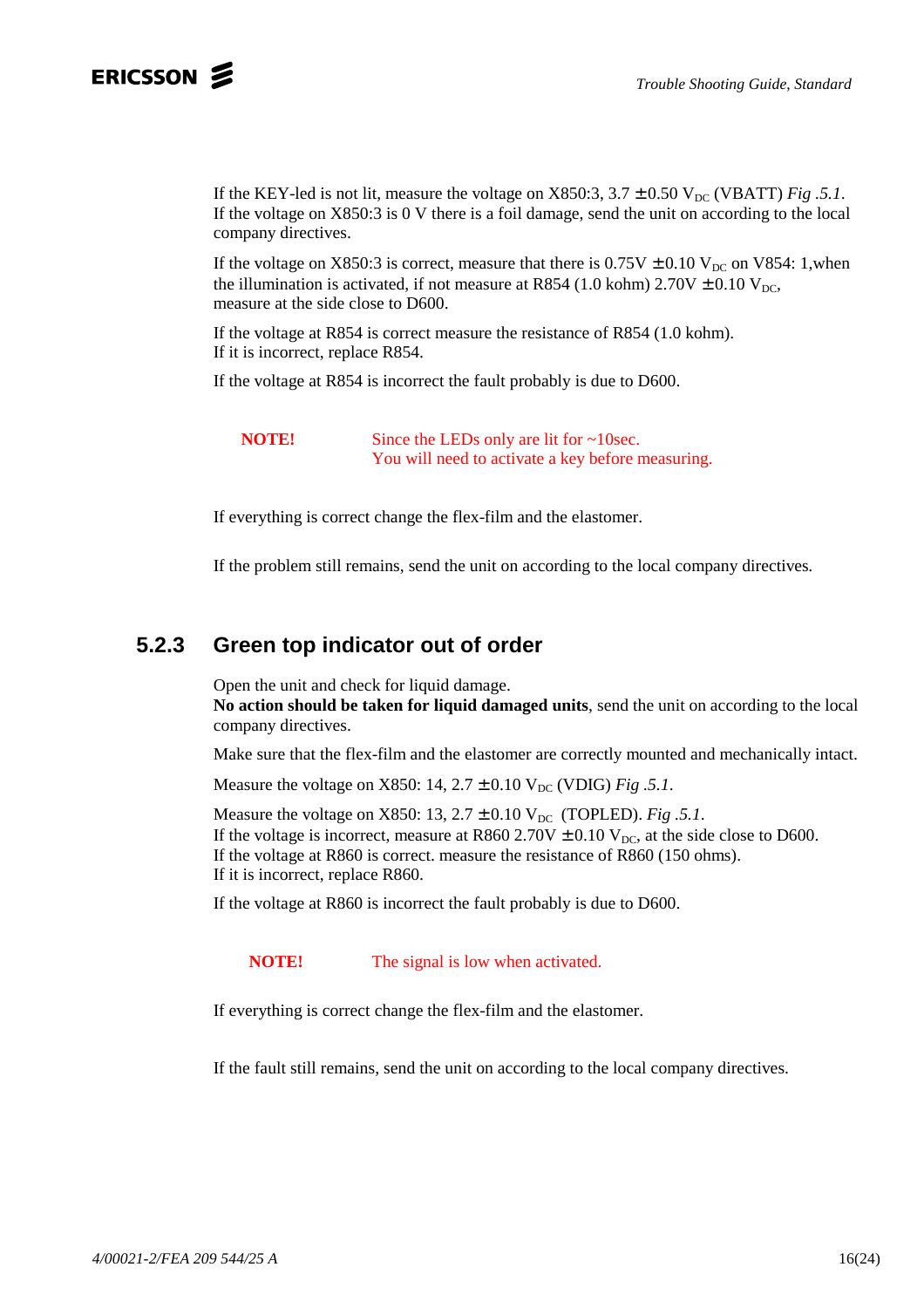## ERICSSON **S**

# **6 Capacity/Charging Problems**

Make a visual check of the battery connector and the system connector. Replace them if needed.

Insert a charged battery into the unit and start it up by pressing the On/Off key. Turn the unit on and connect a charger to the system connector to make sure if the fault remains.

Open the unit and check for liquid damage.

**No action should be taken for liquid damaged units**, send the unit on according to the local company directives.

Measure the resistance of R727 (0.1 ohm). If the resistance of R727 is incorrect, replace R727.

If the resistance of R727 is correct, measure the resistance of R726 (0 ohm). If the resistance of R726 is incorrect, replace R726.

If the resistance of R726 is correct, replace V720 and C737.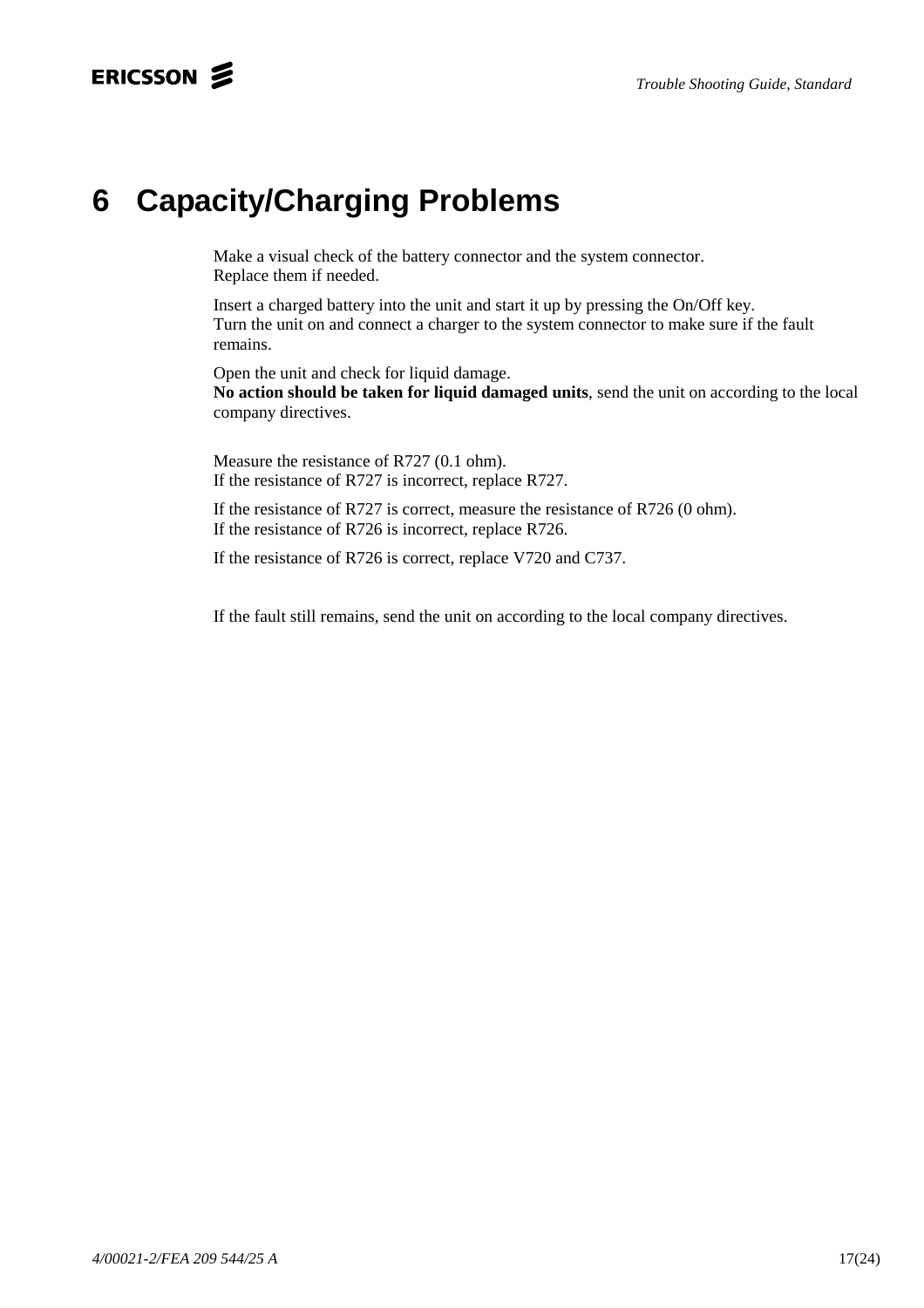# **7 SIM Problems**

## **7.1 Definition of a SIM-problem**

Insert a functional SIM-card and a charged battery into the phone.

If **"Wrong card"** or **"Insert correct card"** is displayed on the display when starting the phone it means that the phone is SIM-locked.

NOTE! If the phone shall be SIM-locked, make sure that a correct SIM-card is used.

If the fault remains, send the unit on according to the local company directives.

If the phone displays **"Phone lock"** on the display it means that the customer has locked the phone with a personal code. It will be unlocked in the reset program. (Available in the Built Swap process)

If **"PIN:"** or **"Enter PIN:"** is displayed, it means that the SIM-card has been locked with a personal code.

It is only SIM-fault if **"Insert card"** or **"Card error"** is displayed.

## **7.2 Type of fault**

Open the unit and check for liquid damage.

**No action should be taken for liquid damaged units**, send the unit on according to the local company directives.

Replace J800.

Measure the voltage at J800:1,  $5.0/3.0 \pm 0.10$  V<sub>DC</sub>. (SIMVCC). If the voltage is incorrect, measure the resistance from pin 1 to pin 5 of J603 (>1 Mohm). If the resistance is incorrect, replace C804, C809 and C805. If the fault remains, replace V805.

If the voltage on pin 1 of J800 is correct, measure the resistance of R804 (10 kohms). If the resistance is incorrect, replace R804.

Measure the voltage at J800: 2,  $5.0/3.0 \pm 0.10$  V<sub>DC</sub>. (SIMCONRST). If the voltage is incorrect, measure the resistance of R805 (33 ohms). If the resistance is incorrect, replace R805.

If the voltage at J800: 2 still is incorrect, measure the resistance from pin 2 to pin 5 of J603 (>1 Mohm). If the resistance is incorrect, replace C806. If the fault remains, replace V805.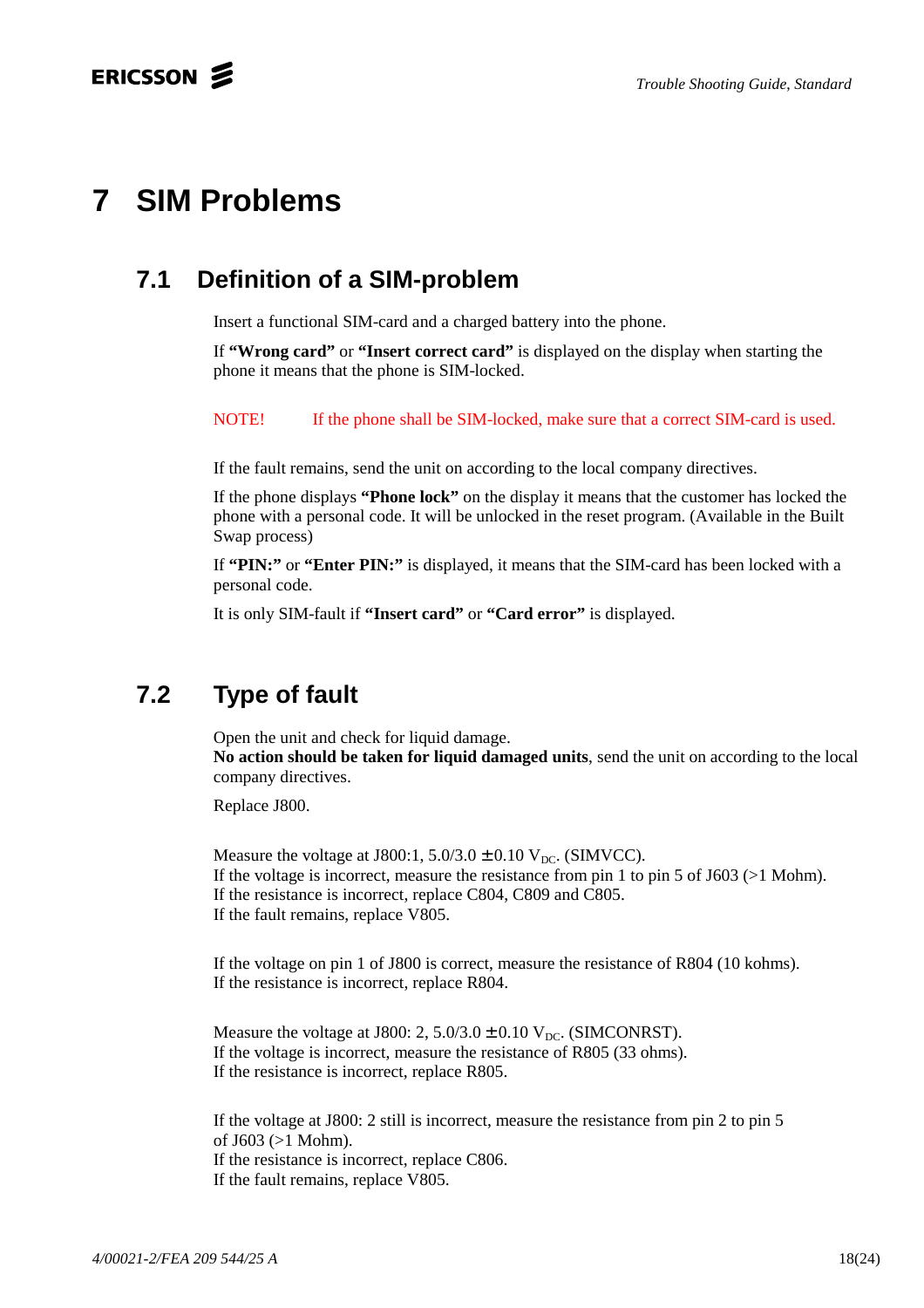### ERICSSON **S**

Measure the voltage at J800: 3,  $2.5/1.5 \pm 0.10$  V<sub>DC</sub>. (SIMCONCLK). If the voltage is incorrect, measure the resistance of R806 (33 ohms). I f the resistance is incorrect, replace R806.

If the voltage at J800: 3 still is incorrect, measure the resistance from pin 3 to pin 5 of J603 (>1 Mohm). If the resistance is incorrect, replace C807.

If the fault remains, replace V805.

Measure the voltage at J800: 7,  $5.0/3.0 \pm 0.10$  V<sub>DC</sub>. (SIMCONDAT). If the voltage is incorrect, measure the resistance of R807 (33 ohms) and R804 (10 kohms). If the resistance is incorrect, replace the faulty component.

If the voltage at J800: 7 still is incorrect, measure the resistance from pin 7 to pin 5 of J603 (>1 Mohm). If the resistance is incorrect, replace C808. If the fault remains, replace V805.

#### NOTE! The measurements mentioned above must be done with the SIM-card connected.

Measure the voltage at J800: 9, 0.7  $V_{DC}$ , when the SIM-holder is open. (SIM\_OFF). If the voltage is incorrect, measure the resistance of R820 (3.3 kohms). If the resistance is incorrect, replace R820.

NOTE! The measurement mentioned above must be done with the SIM-card disconnected.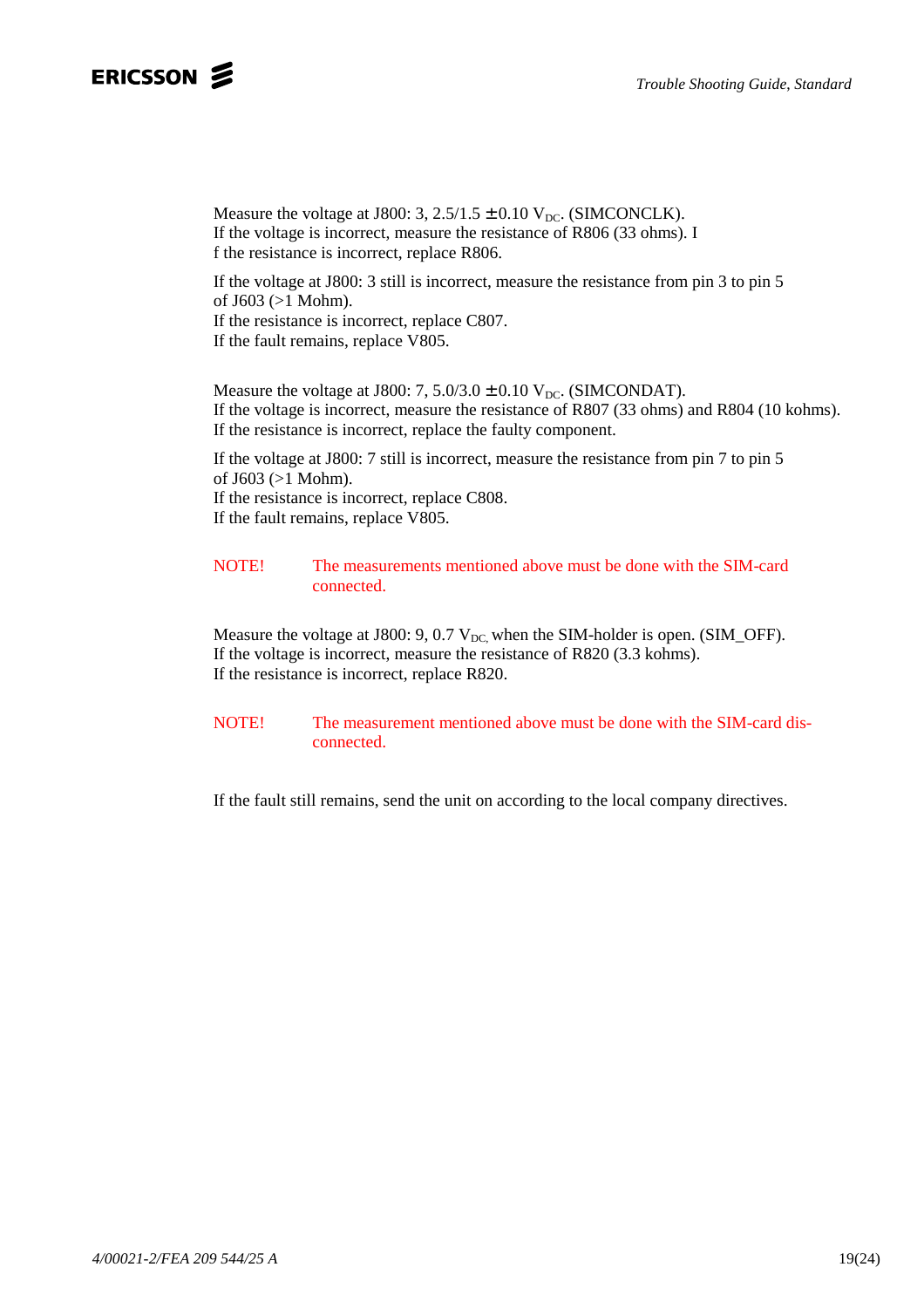# **8 Key Problems**

Start up the unit by pressing the On/Off key.

If the unit does not start at all, go to chapter 3 ("On/Off Problems"). If the unit starts but none of the keys are functional, go to section 8.1.

Use the Service Test menu and choose "Keyboard".

Every time a key is pressed a text-feedback is displayed, showing the information of which key that was pressed.

All keys including the side key (Volume button) can be tested. Pressing the "Yes" or "No" key will end the test and return to the Service Menu.

If one or more of the keys are out of order, go to section 8.1. If only the side key is faulty, go to section 8.2.

## **8.1 One or more of the keys are out of order**

Open the unit and check for liquid damage.

**No action should be taken for liquid damaged units**, send the unit on according to the local company directives.

Remove the flex-film, clean the pads and mount a new flex-film. Test the keys again, using the Service Test menu.

If the fault still remains, send the unit on according to the local company directives.

## **8.2 Side key out of order**

Open the unit and check for liquid damage. **No action should be taken for liquid damaged units**, send the unit on according to the local company directives.

Check that there is  $2.75V \pm 0.10 V_{DC}$  at X851 and X852. If the voltage is incorrect, measure the resistance of R853 (33 ohms) and R857 (33 ohms). If the resistance is incorrect, replace the faulty component.

Replace the side-key switch. Test the keys again, using the Service Test menu.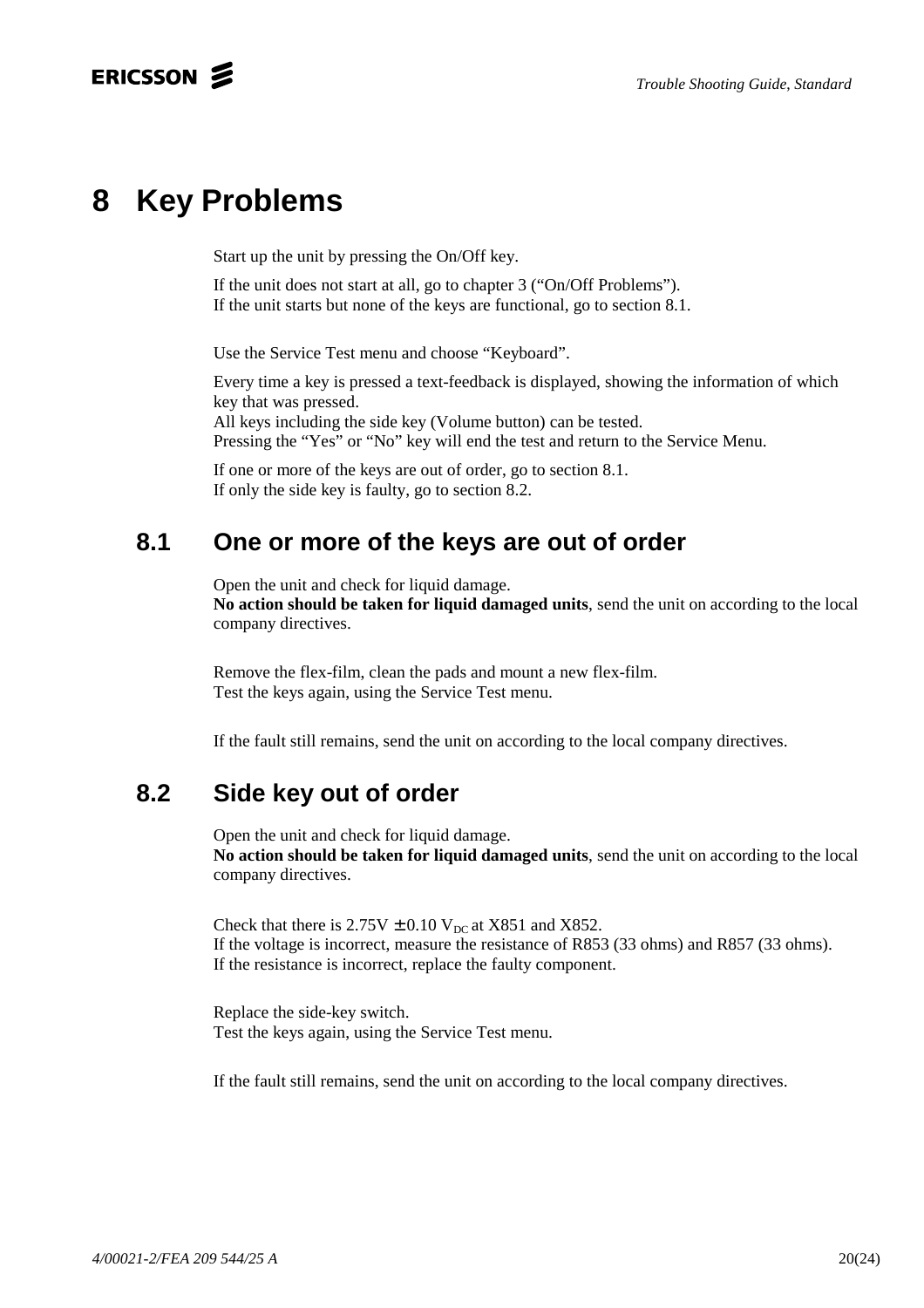# **9 Alert Problems**

Start up the unit by pressing the On/Off key. If the unit does not start at all, go to chapter 3 ("On/Off Problems").

Use the Service Test menu and choose "Buzzer". Activate the buzzer using the up/ down arrows.

If there is no sound from the buzzer go to 9.1.

# **9.1 No sound from the buzzer**

Make a general visual inspection for oxidation or corrosion from liquid damage. **No action is to be taken for a liquid damaged unit,** send the unit on according to the local company directives.

Make sure that the flex-film and the elastomer are correctly mounted and mechanically intact.

Measure the resistance of R851 (1.0 kohm). If the resistance is incorrect, replace R851.

If everything is correct change the flex-film and the elastomer.

Test the buzzer again, using the Service Test menu.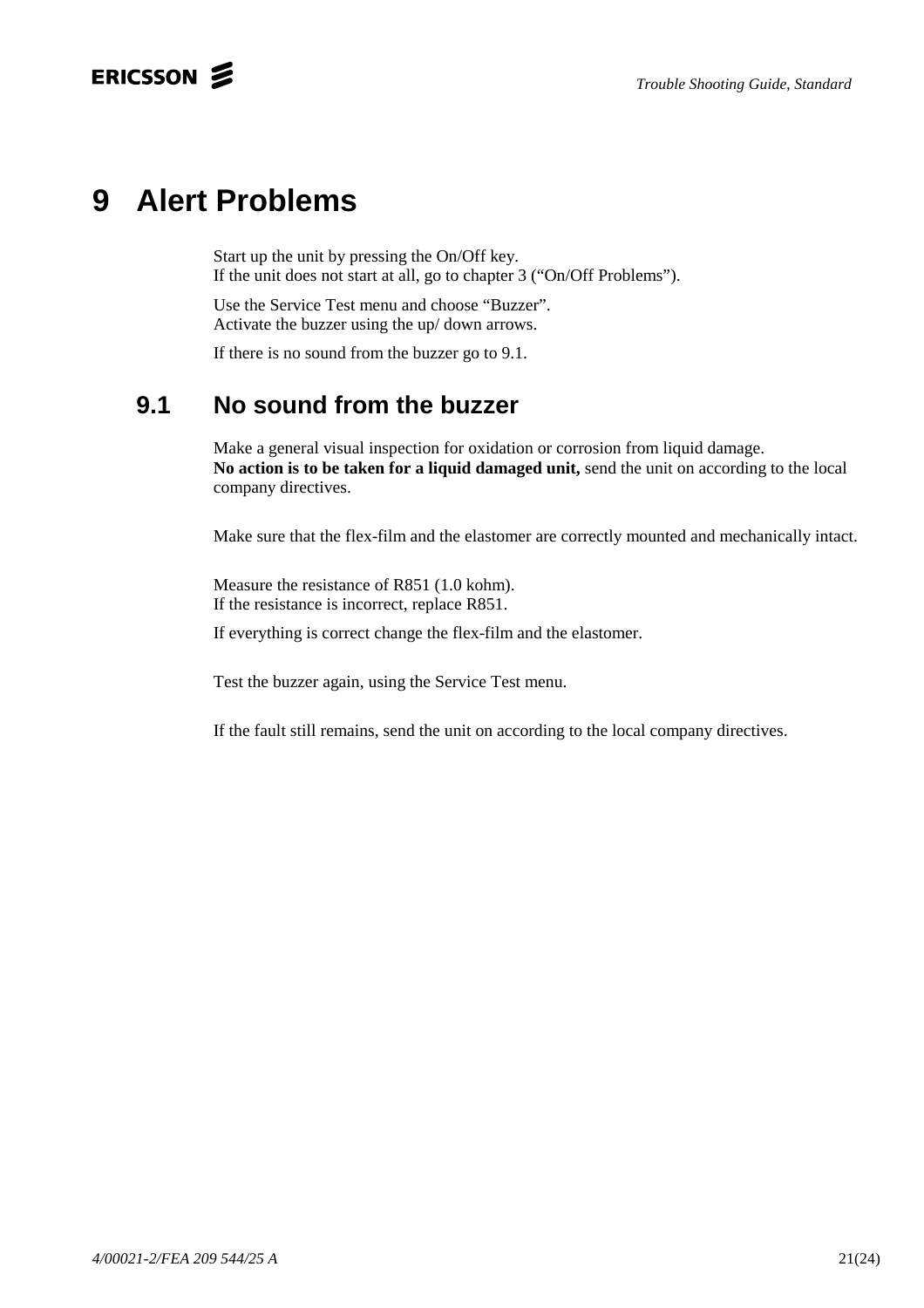# **10 Data Communication Problems**

Make a general visual inspection for corrosion or oxidation from liquid damage. **No action is to be taken for a liquid damaged unit,** send the unit on according to the local company directives.

NOTE! All Fax and Data calls are initiated from the appropriate computer software.

If the SIM-card does not support separate fax and data numbers, you need to turn on the data menus.

In menu settings Data menus select YES.

Make sure there is no damage at the system connector, if necessary replace it according to the replacement instructions.

If the fault still remains, send the unit on according to the local company directives.

# **11 Software Problems**

If there are some problems with the response of the key board commands and/ or spelling errors in the menu, that are not related to mechanical damage, make a software reset, and flash the unit with the latest soft ware.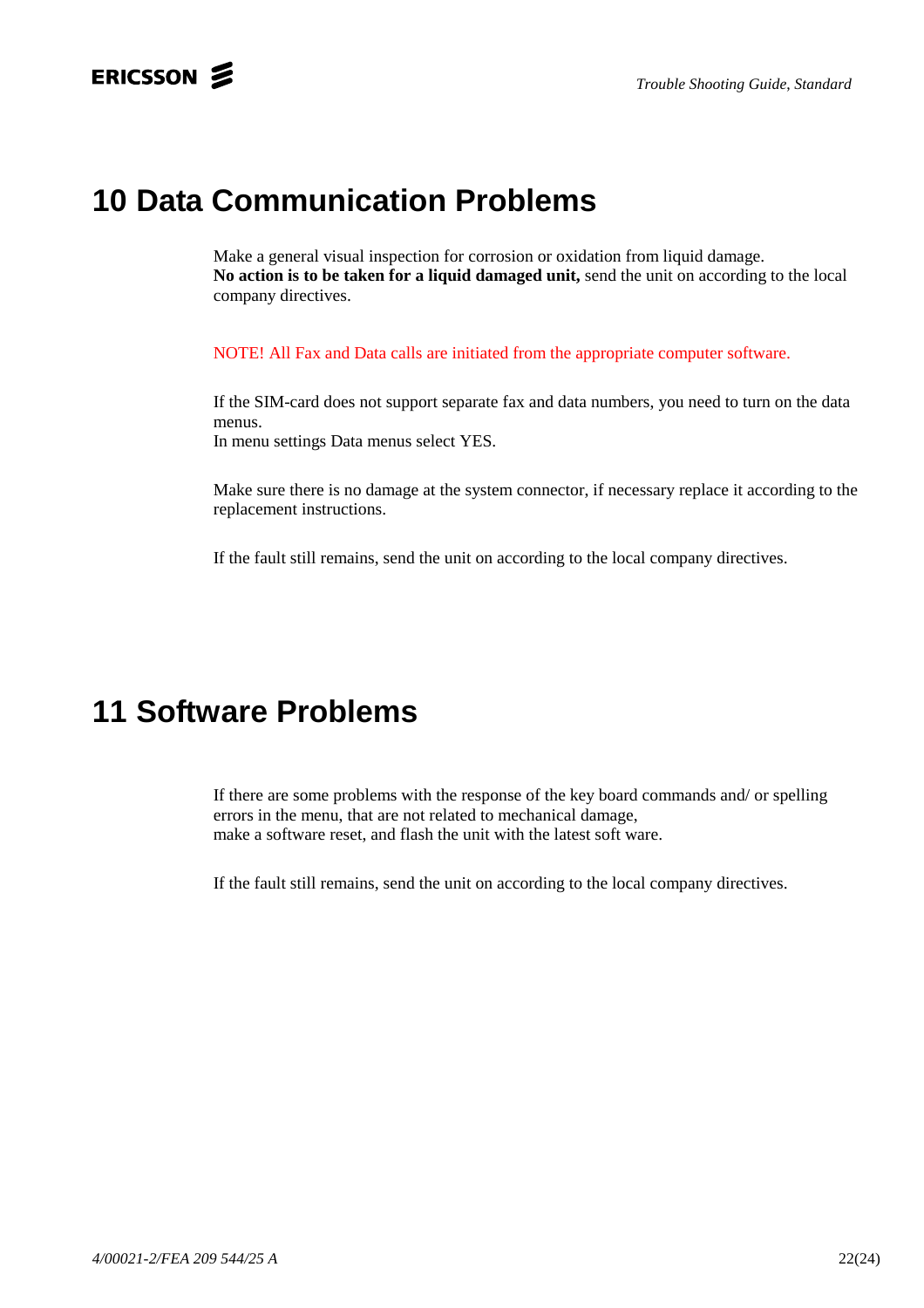# **12 Other Problems**

# **12.1 RTC**

Use the Service Test menu and choose "Real time clock". Activate with YES.

If it is not correct open the unit, make a general visual inspection for corrosion or oxidation from liquid damage.

**No action is to be taken for a liquid damaged unit,** send the unit on according to the local company directives.

Check VRTC on C771, 2.40V  $\pm$  0.15 V<sub>DC</sub>, measure on the side close to B800. If the voltage is incorrect measure the resistance of C771 (>3Mohms). If the resistance is incorrect, replace C771. If the fault remains, change B800, C800 and C801.

Test the RTC again, using the Service Test menu.